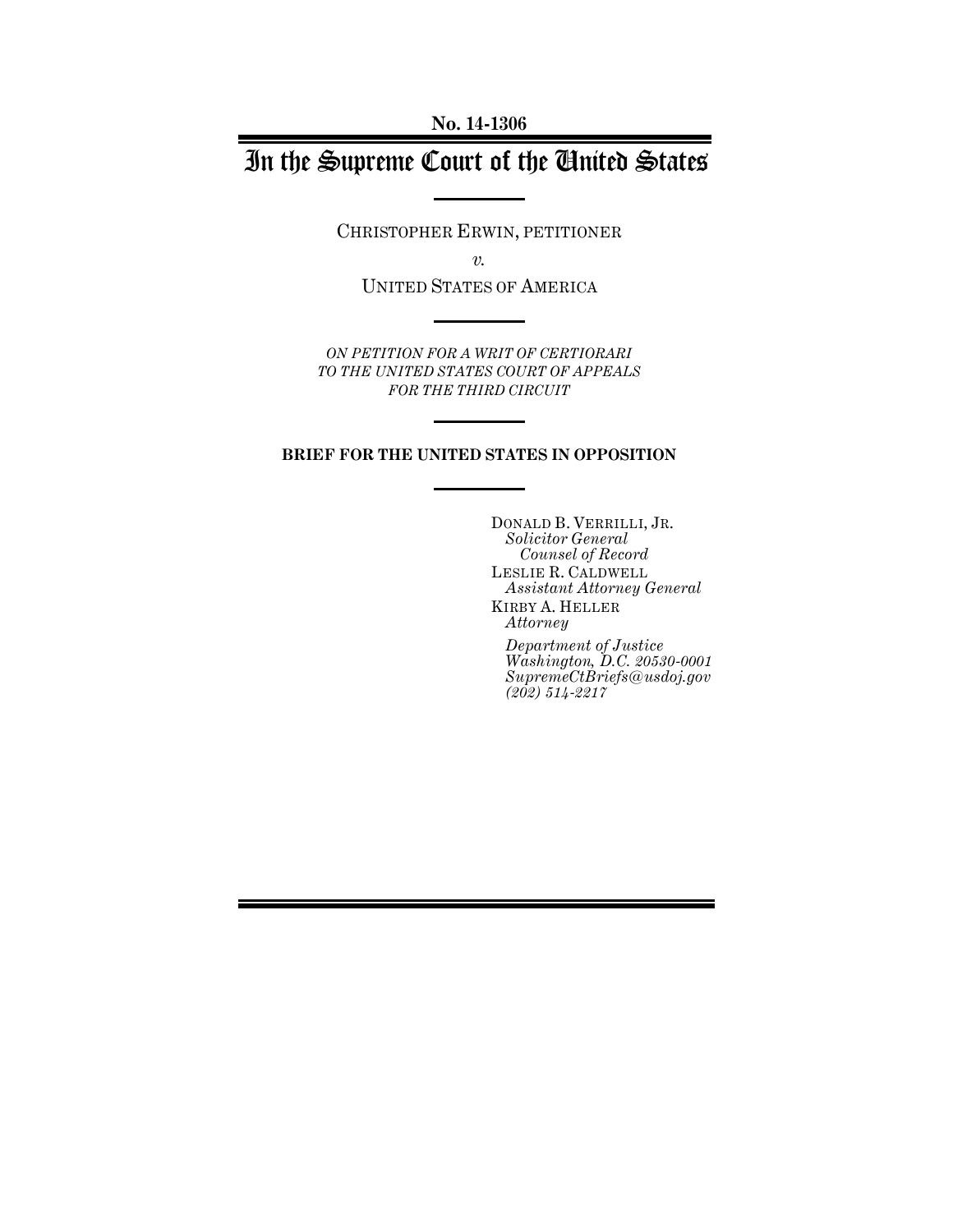## **QUESTION PRESENTED**

Whether the court of appeals imposed an appropriate remedy for petitioner's breach of the appealwaiver provision of his plea agreement by releasing the government from its obligation to file a motion for a downward departure pursuant to Sentencing Guidelines § 5K1.1 and remanding the case for resentencing.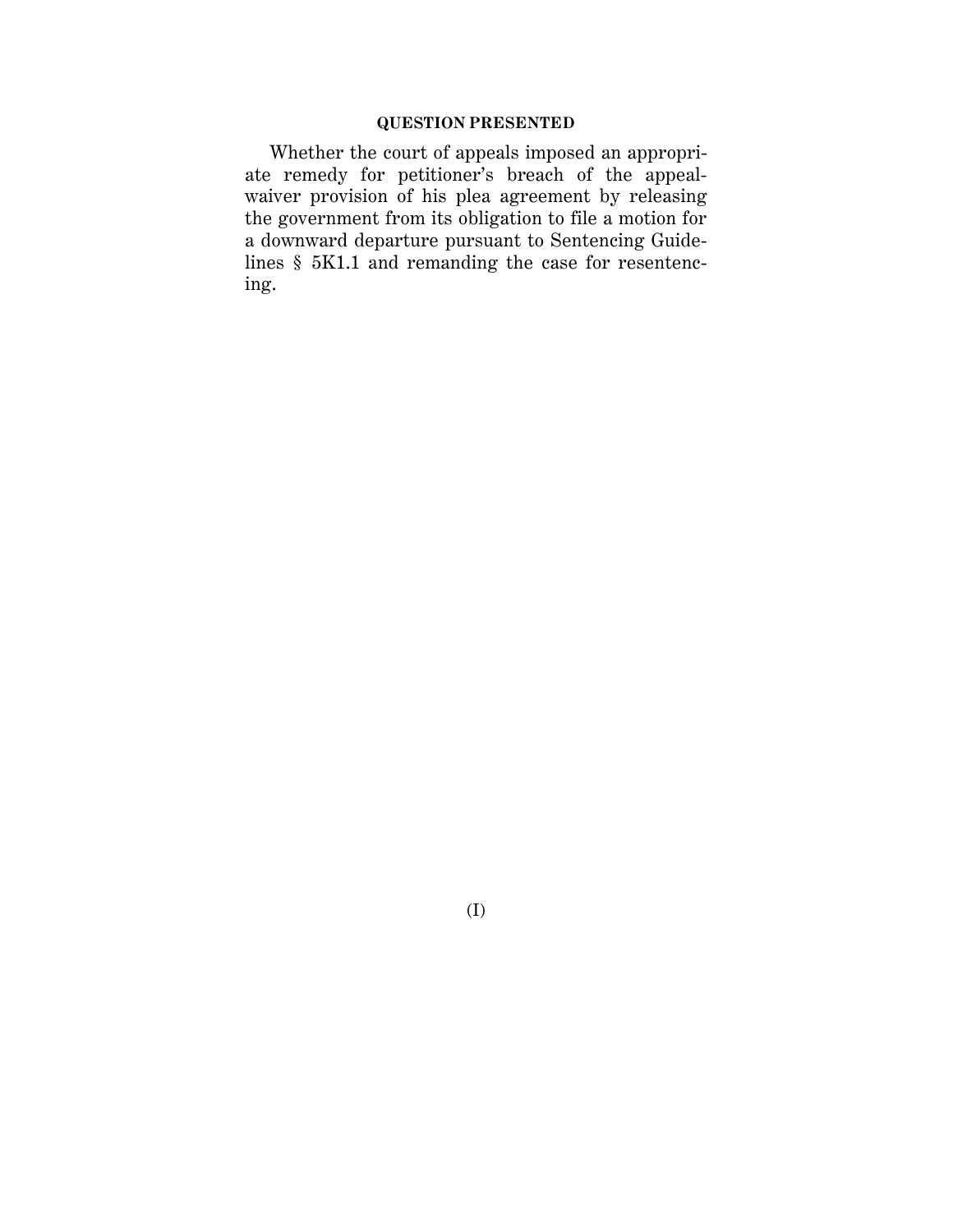## **TABLE OF CONTENTS**

Page

## **TABLE OF AUTHORITIES**

## Cases:

| Crampton v. Thomas, 401 Fed. Appx. 227 (9th Cir.                                               |  |
|------------------------------------------------------------------------------------------------|--|
| Deposit Guar. Nat'l Bank v. Roper, 445 U.S. 326                                                |  |
| FB & I Bldg. Prods., Inc. v. Superior Truss &<br>Components, 727 N.W.2d 474 (S.D. 2007)  16    |  |
| Greenlaw v. United States, 554 U.S. 237                                                        |  |
| Hamilton-Brown Shoe Co. v. Wolf Bros. & Co.,                                                   |  |
| Jennings v. Stephens, 135 S. Ct. 793 (2015) 18                                                 |  |
| J.T. Enters., LLC v. Countrywide Home Loans,<br>Inc., No. COA09-843, 2010 WL 2162836 (N.C. Ct. |  |
| Major League Baseball Players Ass'n v. Garvey,                                                 |  |
| Pepper v. United States, 562 U.S. 476 (2011) 19                                                |  |
| Priebe & Sons v. United States, 332 U.S. 407                                                   |  |
| Puckett v. United States, 556 U.S. 129 (2009) 10                                               |  |
| Santobello v. New York, 404 U.S. 257 (1971)  10, 13                                            |  |
| U.S. Bancorp Mortg. Co. v. Bonner Mall P'ship,                                                 |  |
|                                                                                                |  |

(III)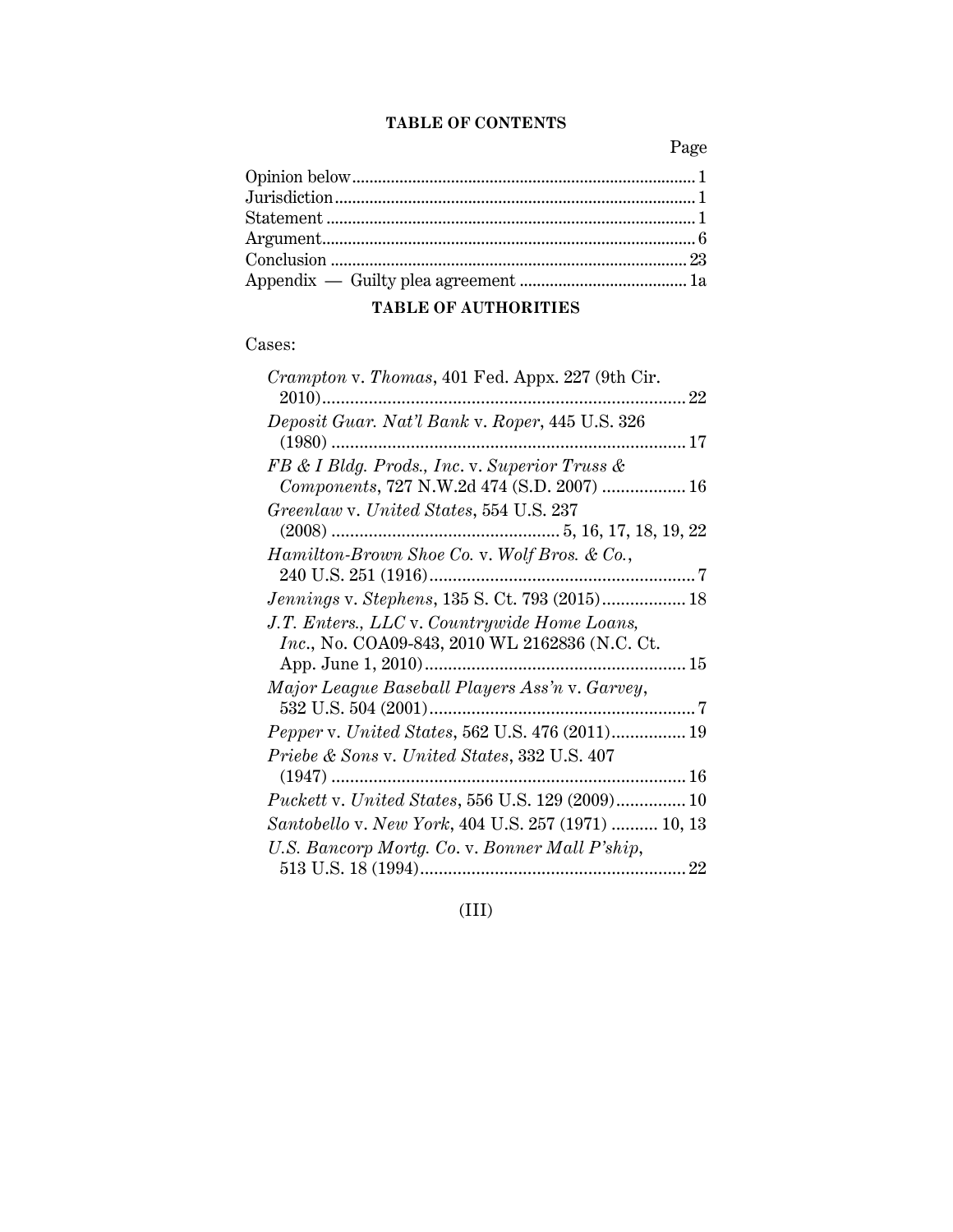| Cases-Continued:                                                                              | Page |
|-----------------------------------------------------------------------------------------------|------|
| United States v. American Ry. Express Co.,                                                    |      |
| United States v. Booker, 543 U.S. 220 (2005) 21                                               |      |
| United States v. Brumer, 528 F.3d 157 (2d Cir.                                                |      |
| United States v. Byrd, 413 F.3d 249 (2d Cir. 2005)  14                                        |      |
| United States v. Cimino, 381 F.3d 124 (2d Cir.                                                |      |
| United States v. Dawson, 587 F.3d 640 (4th Cir.                                               |      |
| United States v. Diaz-Hinirio, 588 Fed. Appx. 181                                             |      |
| United States v. Grimes, 739 F.3d 125 (3d Cir.                                                |      |
| United States v. Gwinnett, 483 F.3d 200 (3d Cir.                                              |      |
| United States v. Hallahan, 756 F.3d 962 (7th Cir.),<br>cert. denied, 135 S. Ct. 498 (2014) 14 |      |
| United States v. Hare, 269 F.3d 859 (7th Cir. 2001) 8                                         |      |
| United States v. Holbrook, 368 F.3d 415 (4th Cir.                                             |      |
| 2004), cert. granted, judgment vacated on other                                               |      |
| United States v. McElroy, 592 Fed. Appx. 139                                                  |      |
| United States v. Mezzanatto, 513 U.S. 196 (1995) 10                                           |      |
| United States v. Palladino, 347 F.3d 29 (2d Cir.                                              |      |
| United States v. Poindexter, 492 F.3d 263                                                     |      |
| United States v. Proctor, No. 14-3684, 2015 WL                                                |      |
| United States v. Teeter, 257 F.3d 14 (1st Cir. 2001)  8                                       |      |
|                                                                                               |      |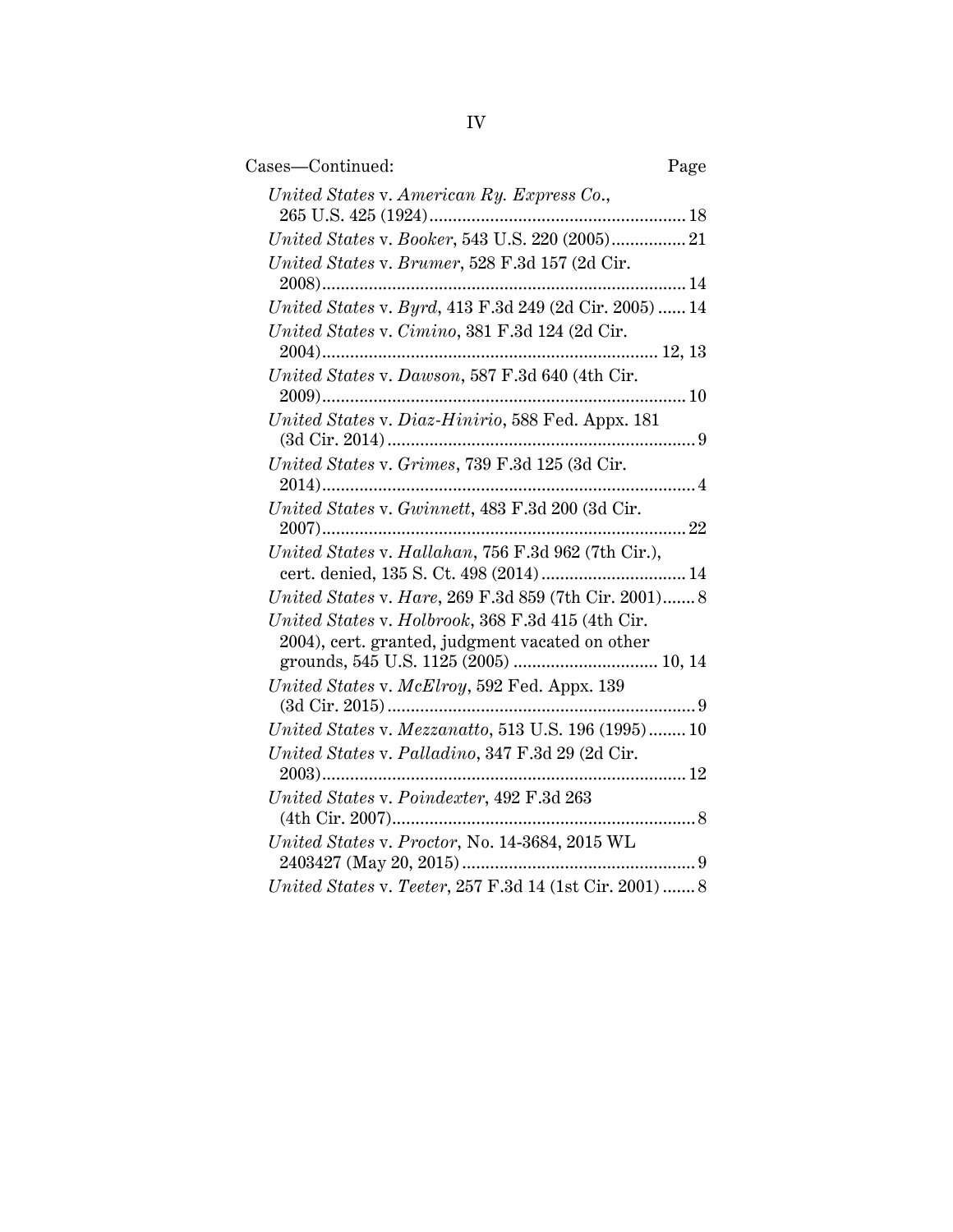| Cases—Continued:                                    | Page |
|-----------------------------------------------------|------|
| United States v. Windsor, 133 S. Ct. 2675 (2013) 17 |      |
| United States v. Whitlow, 287 F.3d 638 (7th Cir.    |      |
|                                                     |      |
|                                                     |      |

Statutes and guidelines:

| United States Sentencing Guidelines § 5K1.1 3, 15 |  |
|---------------------------------------------------|--|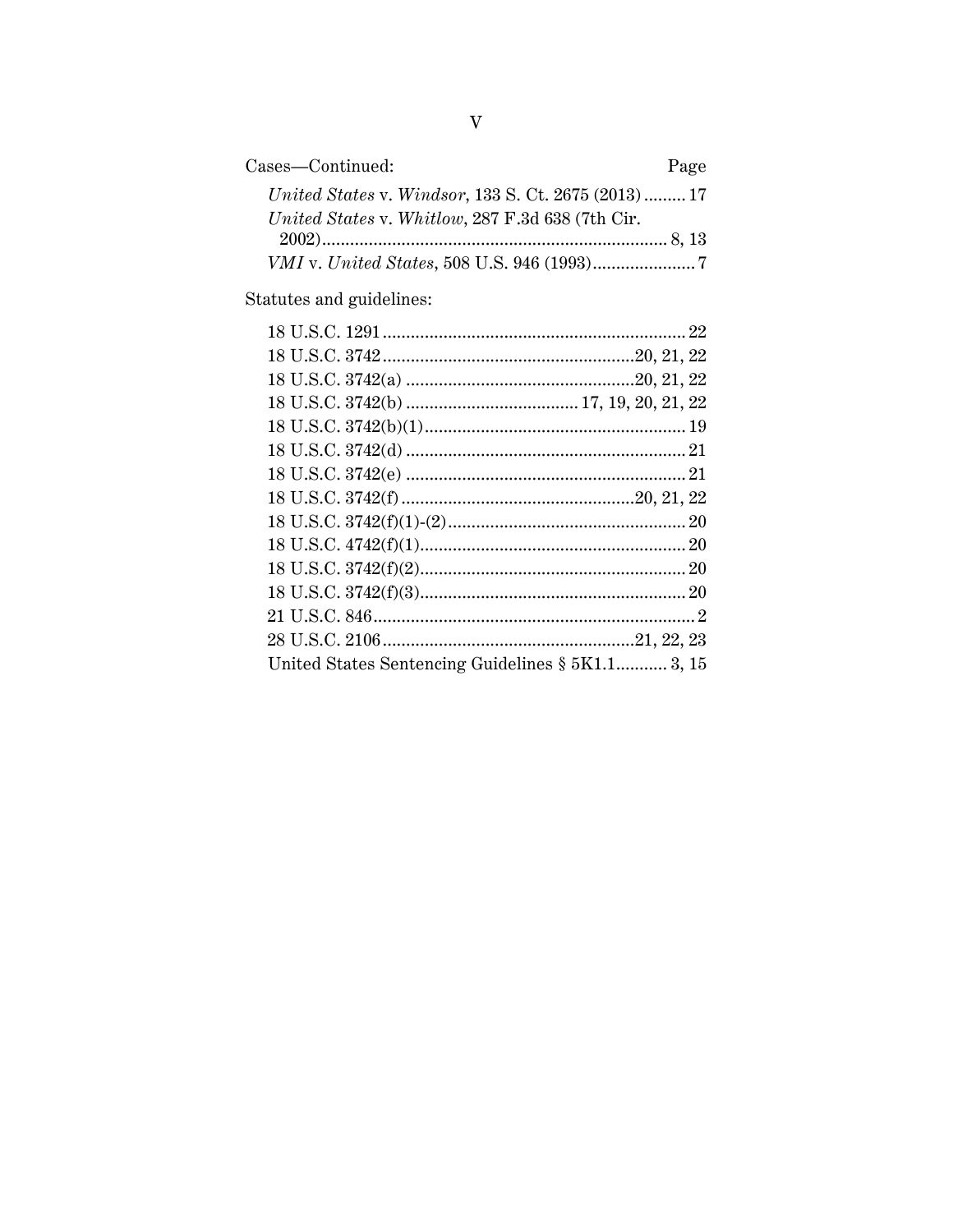## In the Supreme Court of the United States

No. 14-1306

CHRISTOPHER ERWIN, PETITIONER

*v.*

UNITED STATES OF AMERICA

*ON PETITION FOR A WRIT OF CERTIORARI TO THE UNITED STATES COURT OF APPEALS FOR THE THIRD CIRCUIT*

#### **BRIEF FOR THE UNITED STATES IN OPPOSITION**

#### **OPINION BELOW**

<span id="page-5-0"></span>The opinion of the court of appeals (Pet. App. 1a-33a) is reported at 765 F.3d 219.

#### **JURISDICTION**

<span id="page-5-1"></span>The judgment of the court of appeals was entered on August 26, 2014. A petition for rehearing was denied on December 31, 2014 (Pet. App. 34a-35a). On March 23, 2015, Justice Alito extended the time within which to file a petition for a writ of certiorari to and including April 30, 2015, and the petition was filed on that date. The jurisdiction of this Court is invoked under 28 U.S.C. 1254(1).

#### **STATEMENT**

<span id="page-5-2"></span>Following a guilty plea in the United States District Court for the District of New Jersey, petitioner was convicted of conspiracy to distribute and possess

(1)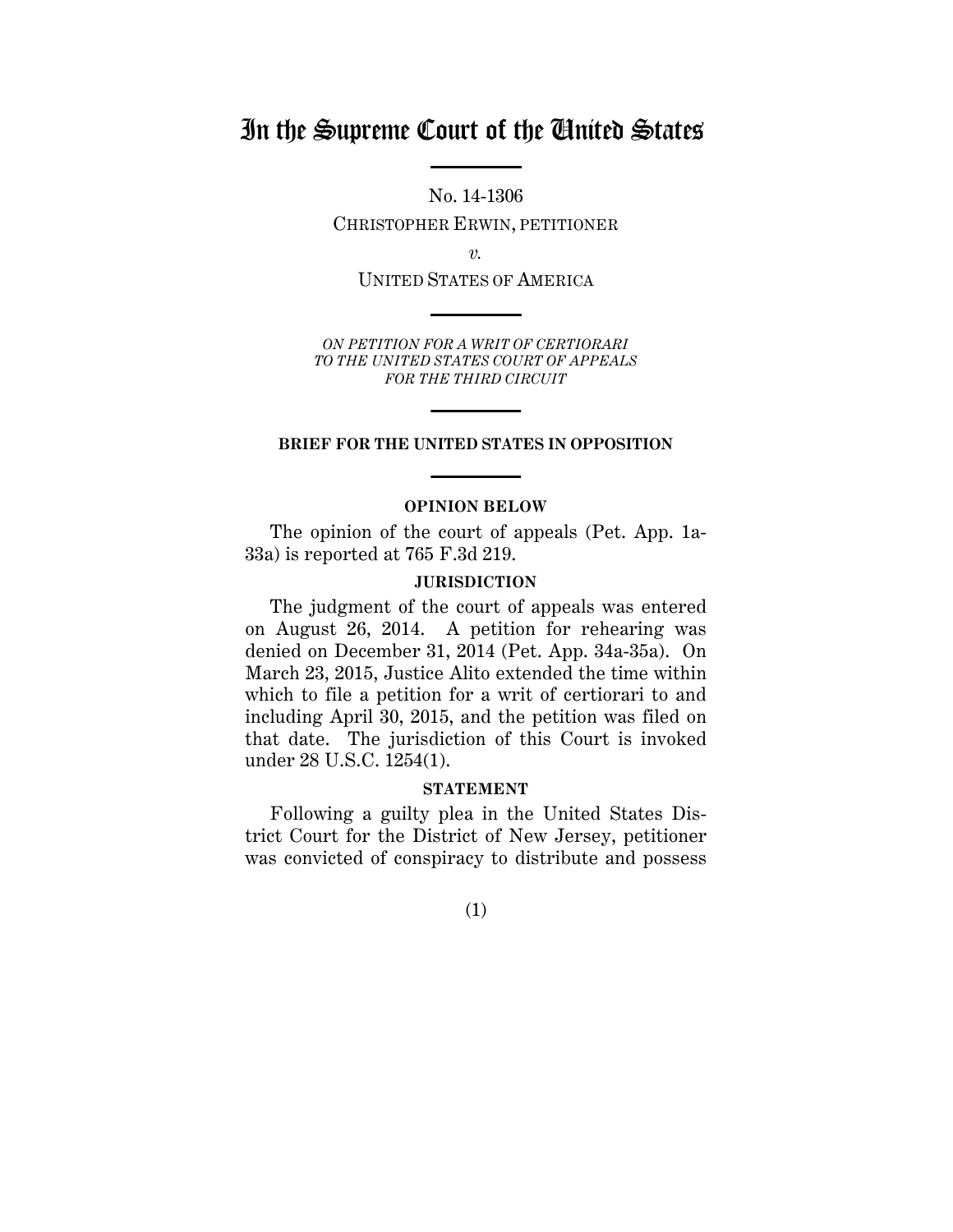with intent to distribute a controlled substance, in violation of 21 U.S.C. 846. He was sentenced to 188 months of imprisonment, to be followed by three years of supervised release. After petitioner appealed despite his waiver of appeal, the court of appeals enforced petitioner's appeal waiver by declining to consider his challenge to his sentence, vacating the judgment, and remanding for a de novo resentencing in which the government would be relieved of its obligation to file a downward departure motion. Pet. App. 1a-33a.

1. In 2009 and 2010, petitioner ran a large-scale drug ring that fraudulently obtained prescriptions for hundreds of thousands of oxycodone tablets and illegally sold the drugs on the black market. Pet. App. 3a-4a. In 2011, the government filed a criminal complaint against petitioner and other members of the conspiracy. *Id*. at 4a.

In 2012, petitioner entered into a written plea agreement with the government in which he agreed to plead guilty to a one-count information charging him with conspiracy to distribute and to possess with intent to distribute oxycodone. In return, the government agreed not to bring additional charges arising from his illegal activities. Pet. App. 4a. The parties stipulated that petitioner's adjusted offense level under the Sentencing Guidelines was 39. *Id*. at 4a-5a. Petitioner agreed to waive the right to appeal a sentence that fell within or below the Guidelines range that corresponded to an offense level of 39. *Id*. at 5a-6a.

Petitioner also entered into a cooperation agreement with the government, which provided that the government would move for a downward departure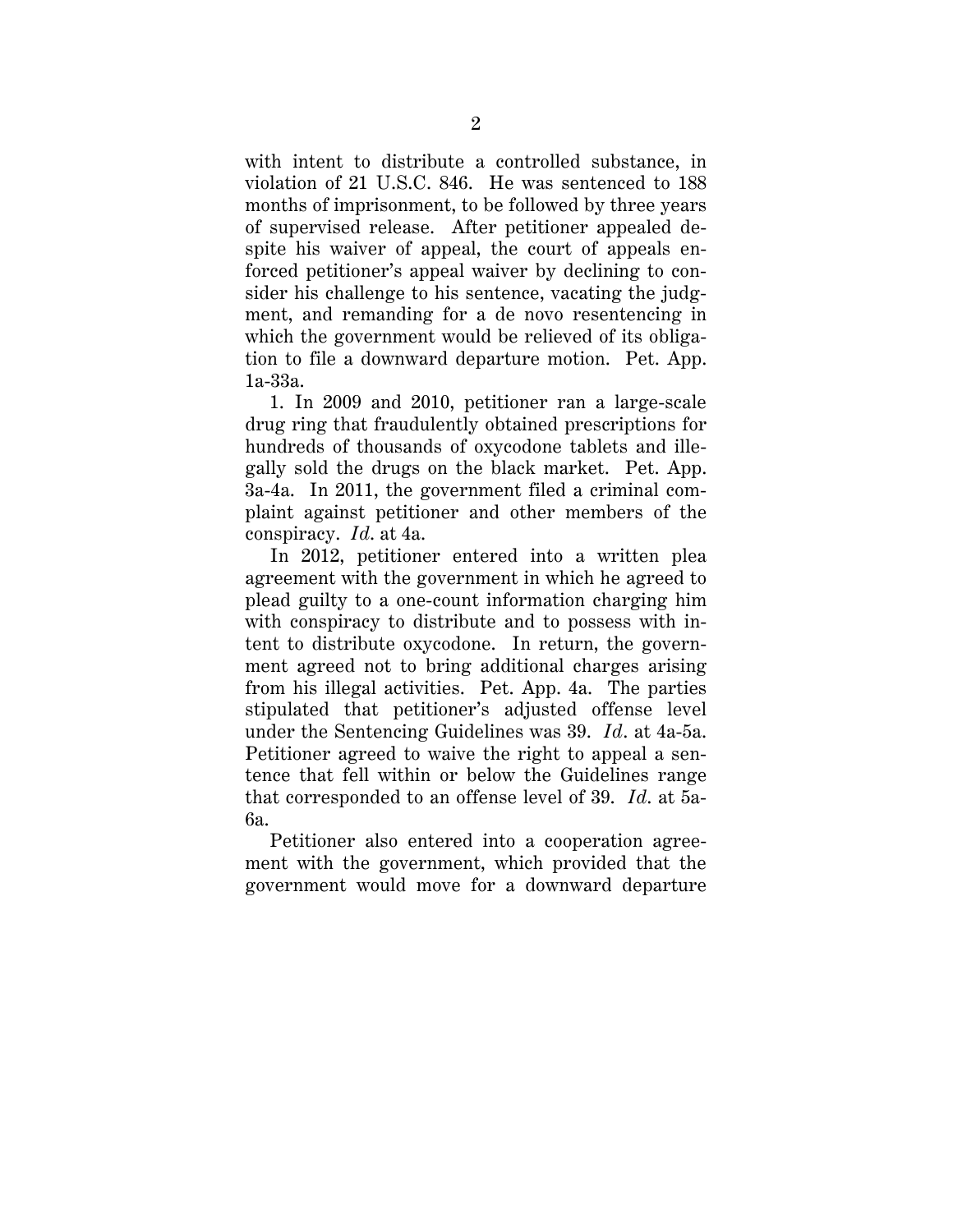under Sentencing Guidelines § 5K1.1 if it determined "in its sole discretion" that petitioner substantially assisted the government in its investigation or prosecution of others. Pet. App. 6a. The agreement contained a remedial clause that provided that should petitioner "violate any provision of his cooperation agreement *or the plea agreement*, \* \* \* this Office will be released from its obligations under this agreement and the plea agreement, including any obligation to file [the] motion." *Ibid*.

The district court accepted the parties' Guidelines stipulations, which resulted in a sentencing range of 262 to 327 months of imprisonment. Because the statutory maximum was 20 years, petitioner's Guidelines range was capped at 240 months. Pet. App. 7a-8a. The government then moved for a five-level downward departure under Section 5K1.1, noting that it requested the departure from offense level 39. Petitioner did not object. The court granted the motion and sentenced petitioner to 188 months of imprisonment, which was the top of the Guidelines range for an offense level of 34. *Id*. at 8a.

2. a. Petitioner appealed, claiming that the district court erred by using offense level 39 as the starting point for the downward departure. In petitioner's view, the court should have used offense level 38 as the starting point because that level equated to the statutory maximum sentence of 240 months. Pet. App. 10a-11a. Had the court done so, the upper level of the resulting Guidelines range would have been 168 months rather than 188 months. *Id*. at 11a.

Before petitioner filed his opening brief, the government engaged in extensive negotiations with petitioner "regarding [petitioner's] decision to proceed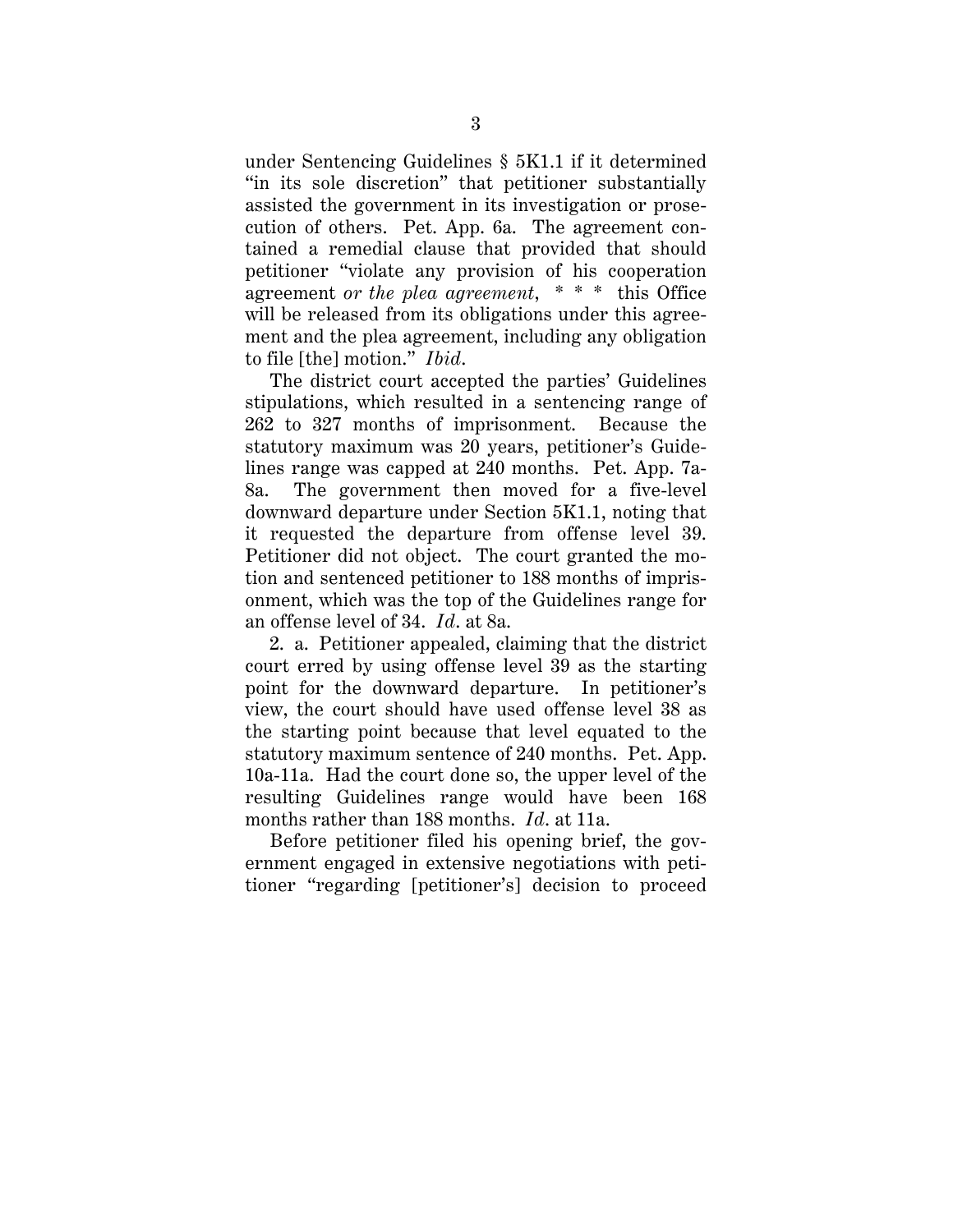with this appeal in the face of his appeals waiver." Gov't C.A. Br. 19 n.3. In the course of those discussions, the government informed petitioner that if he proceeded, the government would seek to withdraw its downward departure motion. Gov't Resp. to Pet. for Reh'g 9-10. Petitioner nonetheless filed a brief in which he argued the district court had erred in using an offense level of 39 as the starting point for the downward departure. Pet. C.A. Br. 12-23. Petitioner did not dispute that his claim was barred by the appeal waiver, but instead argued that the waiver should not be enforced because doing so would work a miscarriage of justice. *Id*. at 23-25; see *United States* v. *Grimes*, 739 F.3d 125, 128-129 (3d Cir. 2014).

In response, the government contested the merits of petitioner's arguments and further argued that, in light of petitioner's breach of the appeal waiver, the court should vacate and remand for a de novo sentencing proceeding in which the government would be released from its obligation to move for a downward departure. Pet. App. 8a; Gov't C.A. Br. 31-36. The government represented that, if the court remanded for resentencing, the government would seek a modest increase in petitioner's sentence. Pet. App. 8a; Gov't C.A. Br. 34.

b. The court of appeals held that petitioner had breached the appeal waiver and that the government was entitled to enforcement of the cooperation agreement's remedial provision. Pet. App. 1a-33a. The court accordingly vacated petitioner's sentence, remanded for resentencing, and held that the government would be released from its obligation to move for a downward departure. *Id*. at 32a-33a.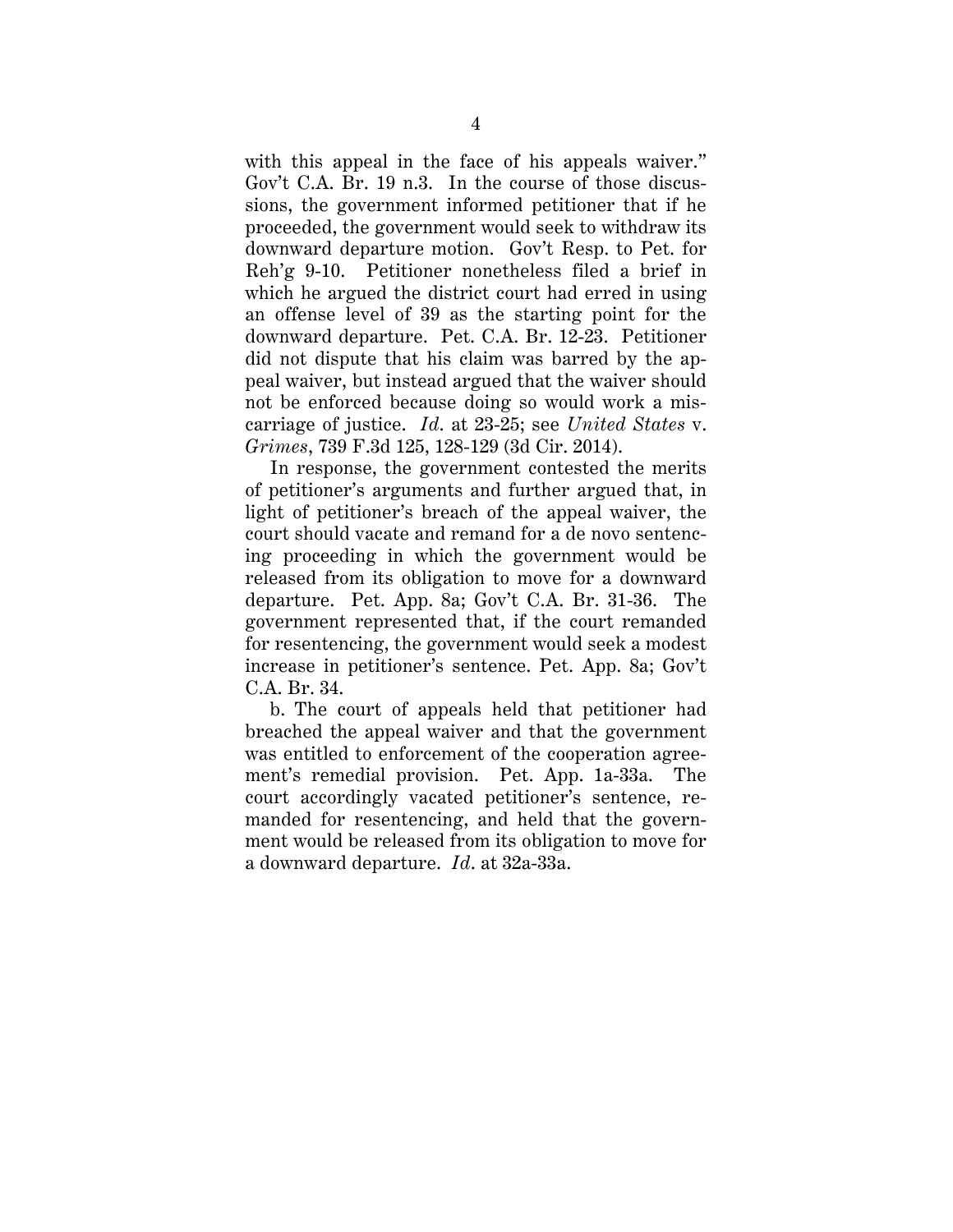The court of appeals first held that petitioner's sentencing challenge fell within the appellate waiver and that he had not demonstrated that enforcing the waiver would work a miscarriage of justice. Pet. App. 10a-14a. In light of the "unambiguous" terms of the appeal waiver, the court reasoned, petitioner had materially breached the plea agreement by appealing. *Id*. at 17a; see *id*. at 16a-18a & n.6.

The court of appeals then turned to the appropriate remedy for petitioner's breach. The court emphasized that the "ordinary" remedy for an appeal-waiver breach is to decline to consider the defendant's arguments and dismiss the appeal. Pet. App. 14a. The court concluded, however, that dismissing the appeal, without more, would not "make the government whole," *ibid*., because "the Government devoted valuable resources to litigating an appeal that should never have been filed in the first place," *id*. at 21a. The court therefore held that enforcing the cooperation agreement's remedial provision was "warranted here." *Id*. at 22a. That provision stated that if petitioner breached "any" provision of the plea agreement, the government would be released from its obligations, "including any obligation to file a motion" for a downward departure. *Ibid*. The court therefore vacated the sentence and remanded for resentencing, "where, in light of [petitioner's] breach, the Government will be relieved of its obligation to seek a downward departure." *Id*. at 23a.

The court of appeals rejected petitioner's argument that the government was required to file a crossappeal in order to obtain a remand for resentencing. Pet. App. 23a-30a. The court explained that under *Greenlaw* v. *United States*, 554 U.S. 237 (2008), when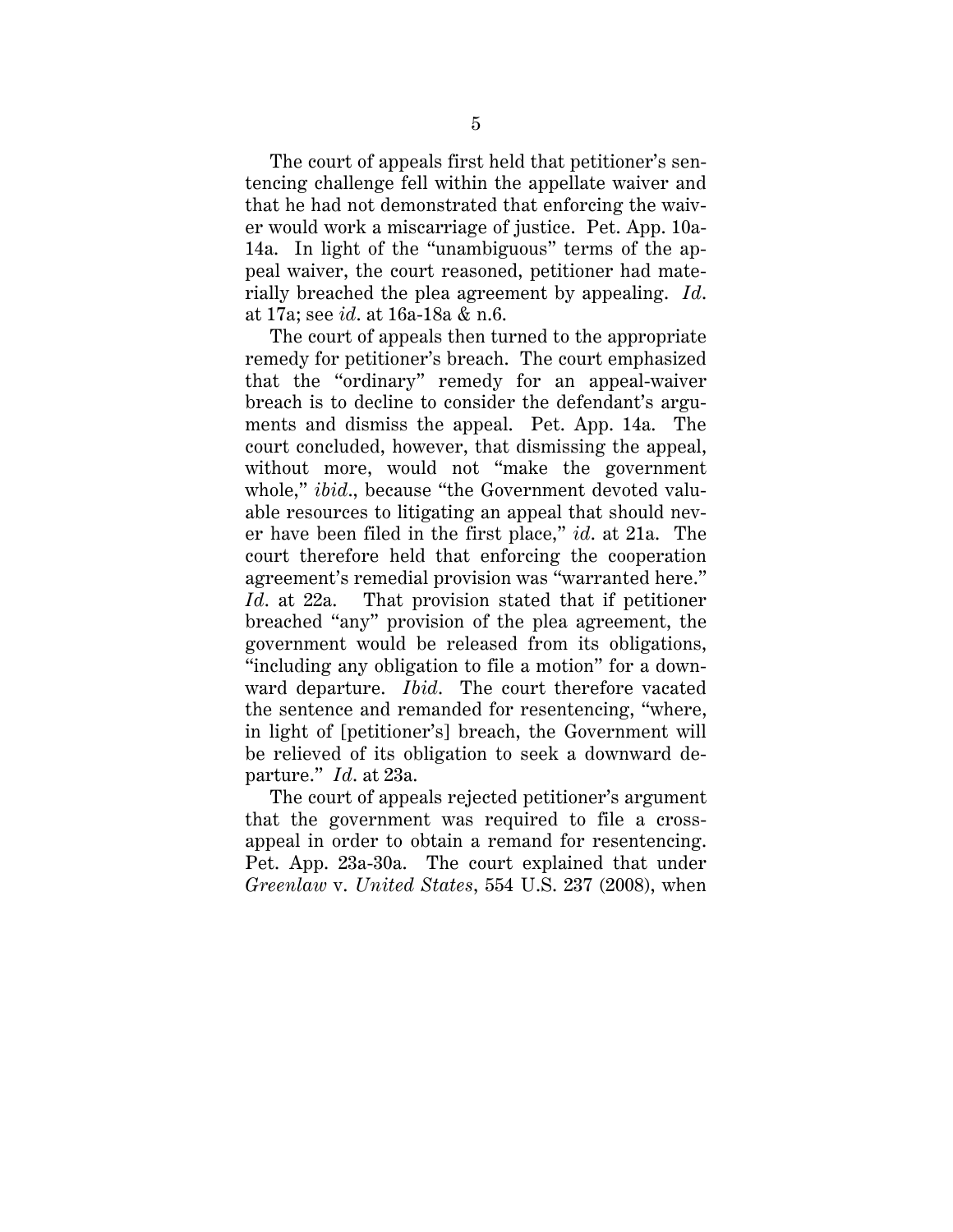an appellate court considering a defendant's challenge to his sentence identifies a sentencing error in the defendant's favor, it may not direct that the defendant receive a higher sentence unless the government has cross-appealed the sentence. Pet. App. 27a-28a. *Greenlaw* did not bar a remand for resentencing in this case, the court concluded, because the remand was designed to address petitioner's post-sentencing breach of the agreement, not any error in the district court's sentence. *Id*. at 24a-26a. Finally, the court explained that it had authority to vacate and remand for resentencing under 28 U.S.C. 2106, which provides that a court of appeals may modify, vacate, or set aside any judgment "lawfully brought before" the court for review. Pet. App. 31a.

3. The court of appeals denied petitioner's petition for rehearing en banc. Pet. App. 34a-35a. Judges Ambro, Rendell, Greenaway, and Vanaskie would have granted the petition. *Id*. at 36a-41a. Those judges explained that, in their view, "nullify[ing] [petitioner's] appeal" would have adequately remedied petitioner's breach. *Id*. at 38a.

#### **ARGUMENT**

<span id="page-10-0"></span>Petitioner contends (Pet. 19-30) that the court of appeals erred in remedying petitioner's breach of the appeal-waiver provision in his plea agreement by remanding for a de novo resentencing in which the government would be relieved of its obligation to file a motion for a downward departure. Further review is unwarranted. The court of appeals' decision is correct. It is also interlocutory, and it does not conflict with the decision of any other court of appeals. The impact of the decision is likely limited, moreover, as defendants have begun negotiating plea-agreement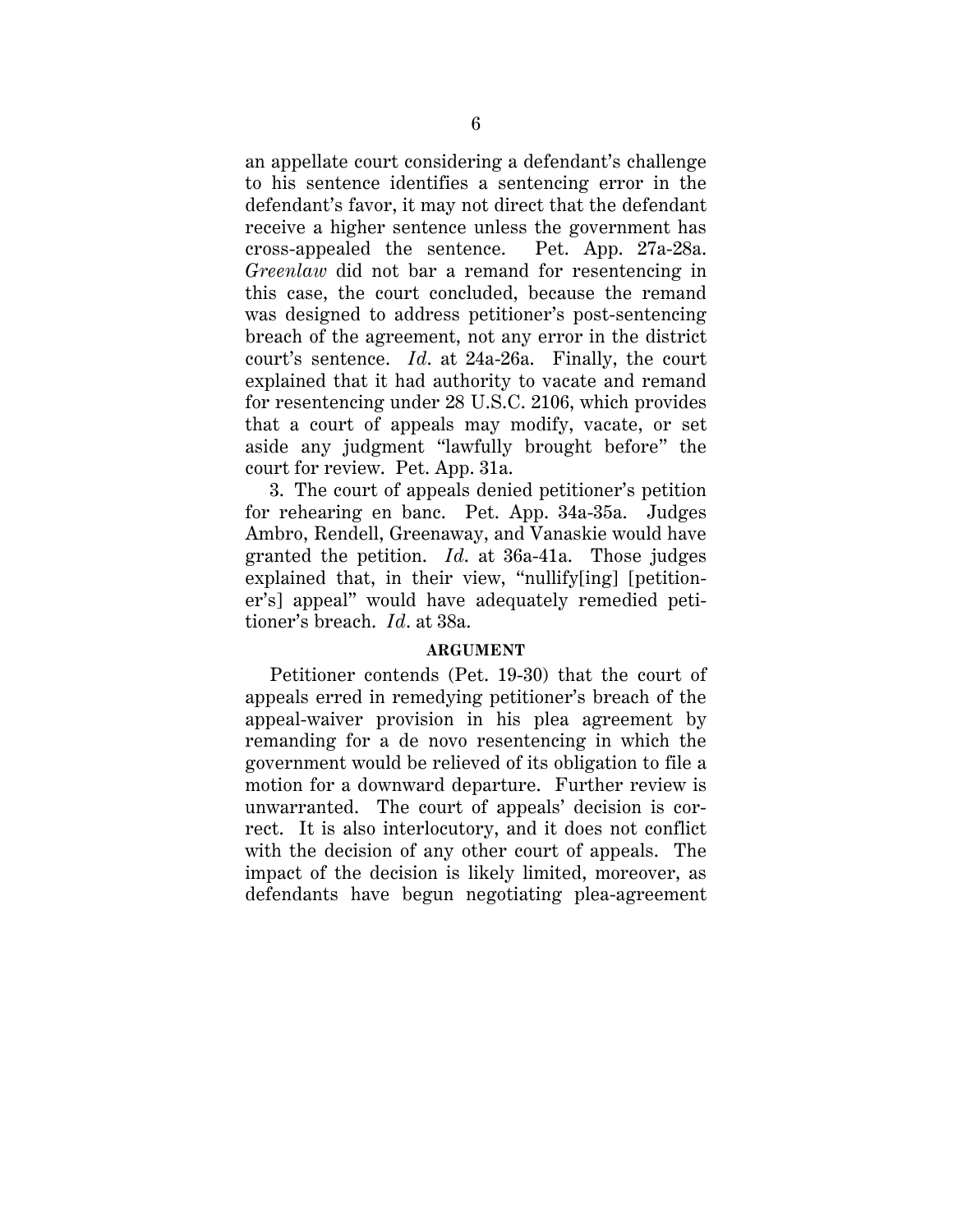provisions that limit the situations in which they might be exposed to a resentencing remedy like the one imposed here.

1. Because the court of appeals remanded the case for further proceedings, its decision is interlocutory. That posture "alone furnishe[s] sufficient ground for the denial of" the petition. *Hamilton-Brown Shoe Co.* v. *Wolf Bros. & Co.*, 240 U.S. 251, 258 (1916); see *VMI* v. *United States*, 508 U.S. 946, 946 (1993) (Scalia, J., respecting the denial of the petition for a writ of certiorari). On remand, the district court will conduct a de novo resentencing. Pet. App. 33a. Petitioner will be free to argue (as he did on appeal) that any departure or variance should be calculated using the statutory maximum of 240 months as the starting point. While the government will not be obligated to seek a downward departure, it is possible that petitioner could receive the same sentence that he received initially. See Gov't Resp. to Pet. for Reh'g 9 n.3 (explaining that sentencing court may take petitioner's cooperation into account even in the absence of a government motion for a downward departure). If petitioner ultimately is dissatisfied with the sentence he receives, he will then have the opportunity to raise his current claim, together with any other claims that may arise, in a single petition for a writ of certiorari. See *Major League Baseball Players Ass'n* v. *Garvey*, 532 U.S. 504, 508 n.1 (2001) (per curiam).

2. Contrary to petitioner's argument (Pet. 12-16), the decision below does not conflict with any decision of another court of appeals.

Petitioner cites (Pet. 13) a number of decisions in which courts of appeals enforced an appeal waiver by dismissing the defendant's appeal. None of those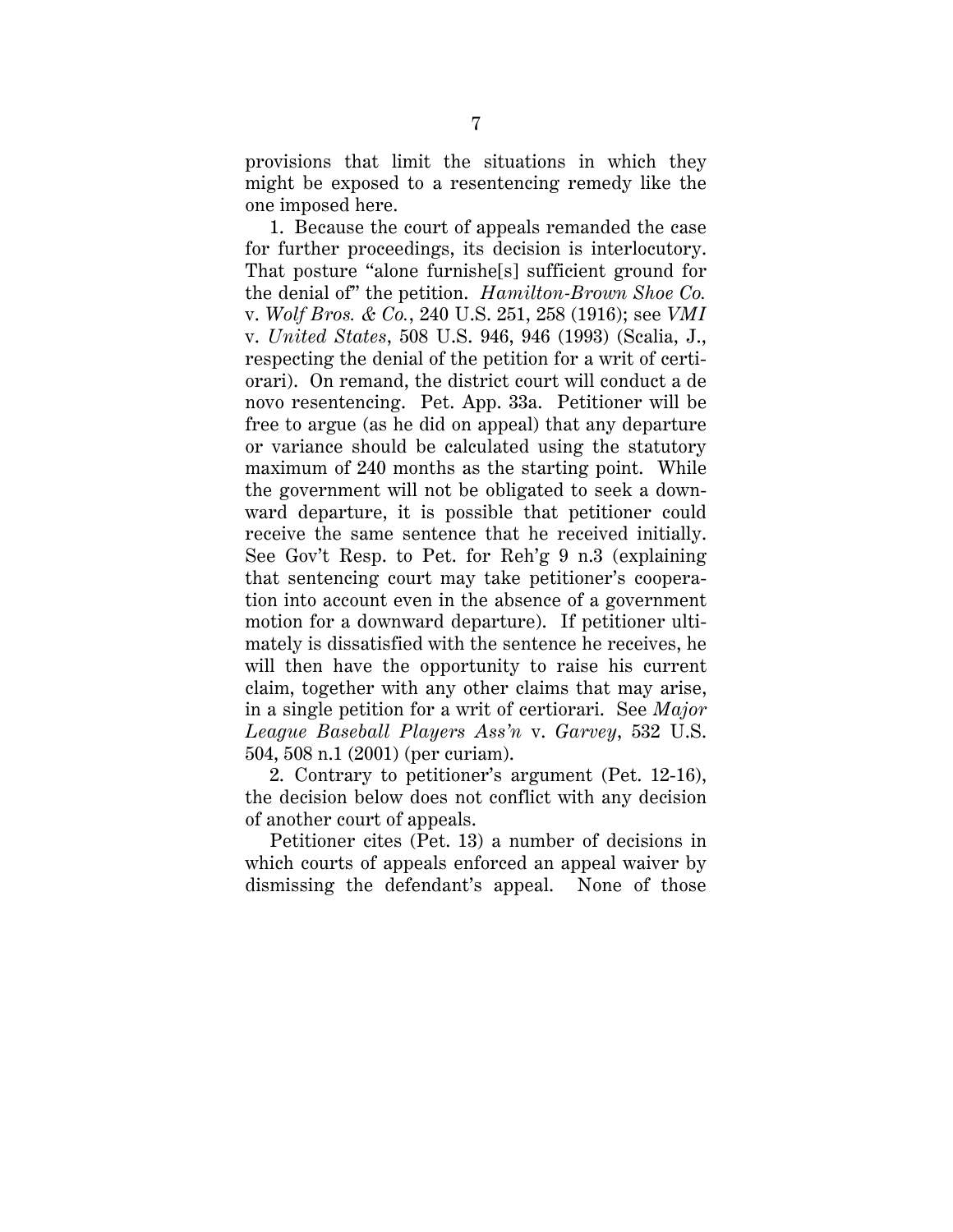decisions addressed the question presented here namely, whether a court may grant any remedy beyond dismissing the appeal for the defendant's breach of the appeal-waiver provision. No court has held, contrary to the decision below, that dismissing the appeal is the sole remedy available to the government.

No court of appeals other than the Third Circuit has squarely addressed whether an appellate court may remedy a defendant's breach of an appeal-waiver provision by remanding for de novo resentencing. To the extent that courts have considered whether they may grant any remedy beyond dismissing the appeal, they have employed reasoning that is consistent with the decision below. The Seventh Circuit has held that the defendant's breach may entitle the government to "withdraw some concessions" and to take "steps that can increase the sentence" by reinstating charges that it agreed to drop. *United States* v. *Whitlow*, 287 F.3d 638, 640-641 (2002); see *United States* v. *Hare*, 269 F.3d 859, 862 (2001). In addition, the Fourth Circuit has suggested in dicta that if a defendant breaches an appeal-waiver provision, the government may "assert that it is no longer bound by the plea agreement," and it may seek a "higher sentence" or reinstate charges. *United States* v. *Poindexter*, 492 F.3d 263, 271, 273 (2007). The First Circuit also has suggested that the government may "disclaim a plea agreement" in response to an appeal-waiver breach. *United States* v. *Teeter*, 257 F.3d 14, 26 (2001).

3. In the absence of any circuit conflict, the question presented lacks sufficient importance to warrant this Court's review. Contra Pet. 17. The Third Circuit itself emphasized that dismissal of the appeal is the "ordinary" remedy for a breach, suggesting that it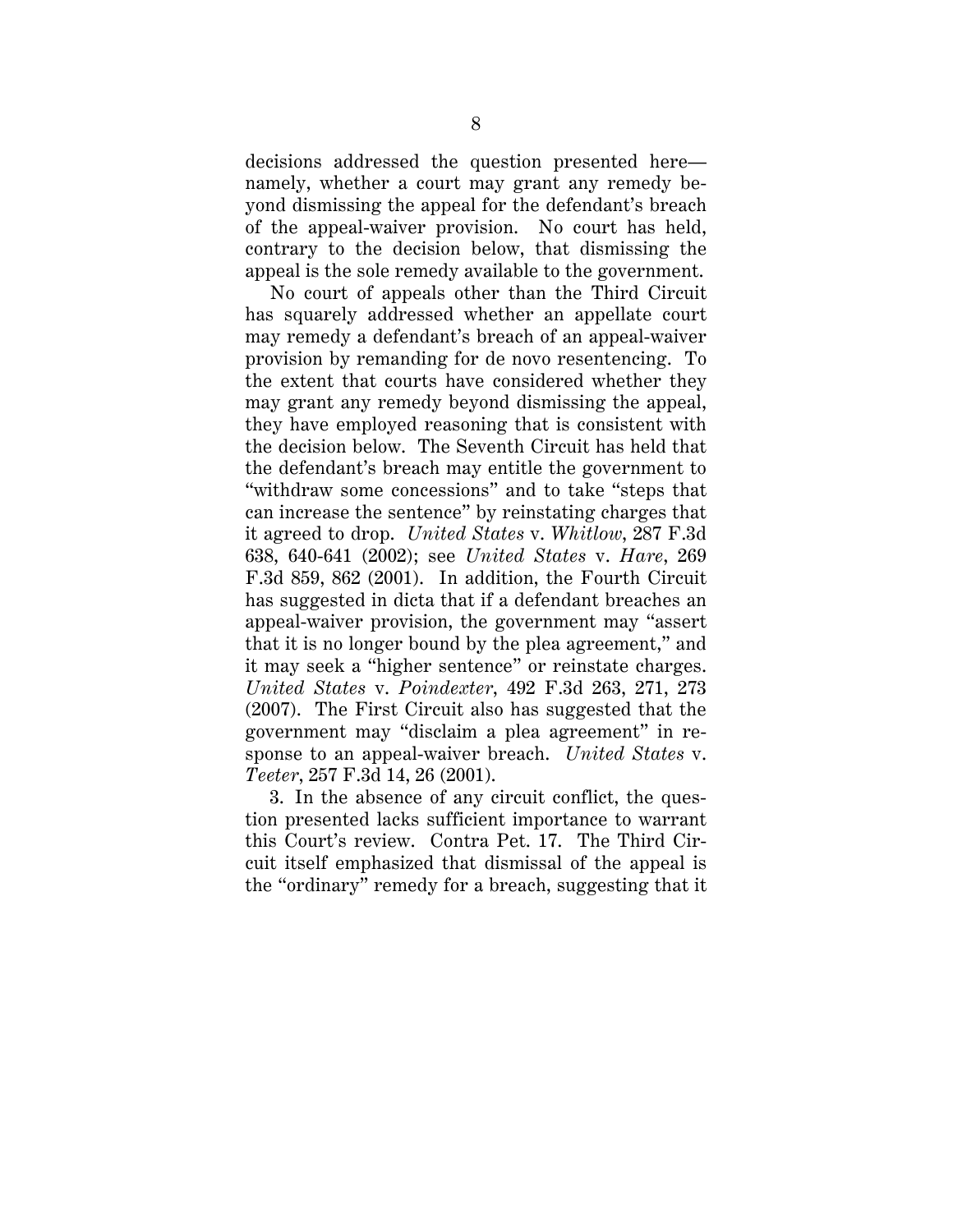does not anticipate ordering resentencing with any frequency. Pet. App. 14a. And since the decision below was issued, the Third Circuit has not ordered vacatur and remand in any case involving arguments barred by an appeal waiver. See *United States* v. *Proctor*, No. 14-3684, 2015 WL 2403427, at \*2 (May 20, 2015) (declining to consider defendant's arguments; government did not seek vacatur and remand for resentencing); *United States* v. *McElroy*, 592 Fed. Appx. 139, 140-141 (2015) (same); *United States* v. *Diaz-Hinirio*, 588 Fed. Appx. 181 n.1 (2014) (same).

Nor does the decision below necessarily involve a recurring issue. Defendants can reduce the likelihood that they will face a remand for resentencing, if they choose to appeal despite an appeal waiver, by negotiating provisions in plea or cooperation agreements limiting the circumstances in which the government may seek such a remedy. For instance, since the decision below, defendants in the Eastern District of Pennsylvania have pleaded guilty pursuant to a plea agreement providing that "the filing and pursuit of an appeal constitutes a breach only if a court determines that the appeal does not present an issue that a reasonable judge may conclude is permitted by an exception to the waiver stated in the preceding paragraph or constitutes a 'miscarriage of justice' as that term is defined in applicable law." See App., *infra*, at 4a-5a (Plea Agreement, *United States* v. *Engebretson*, 13-cr-647 Docket entry No. 116 (E.D. Pa. July 24, 2015)).

Such provisions protect a defendant's ability to assert reasonable arguments that his claims on appeal are not barred by the waiver or that the waiver should not be enforced. Petitioner is therefore incorrect in arguing (Pet. 28) that the court of appeals' decision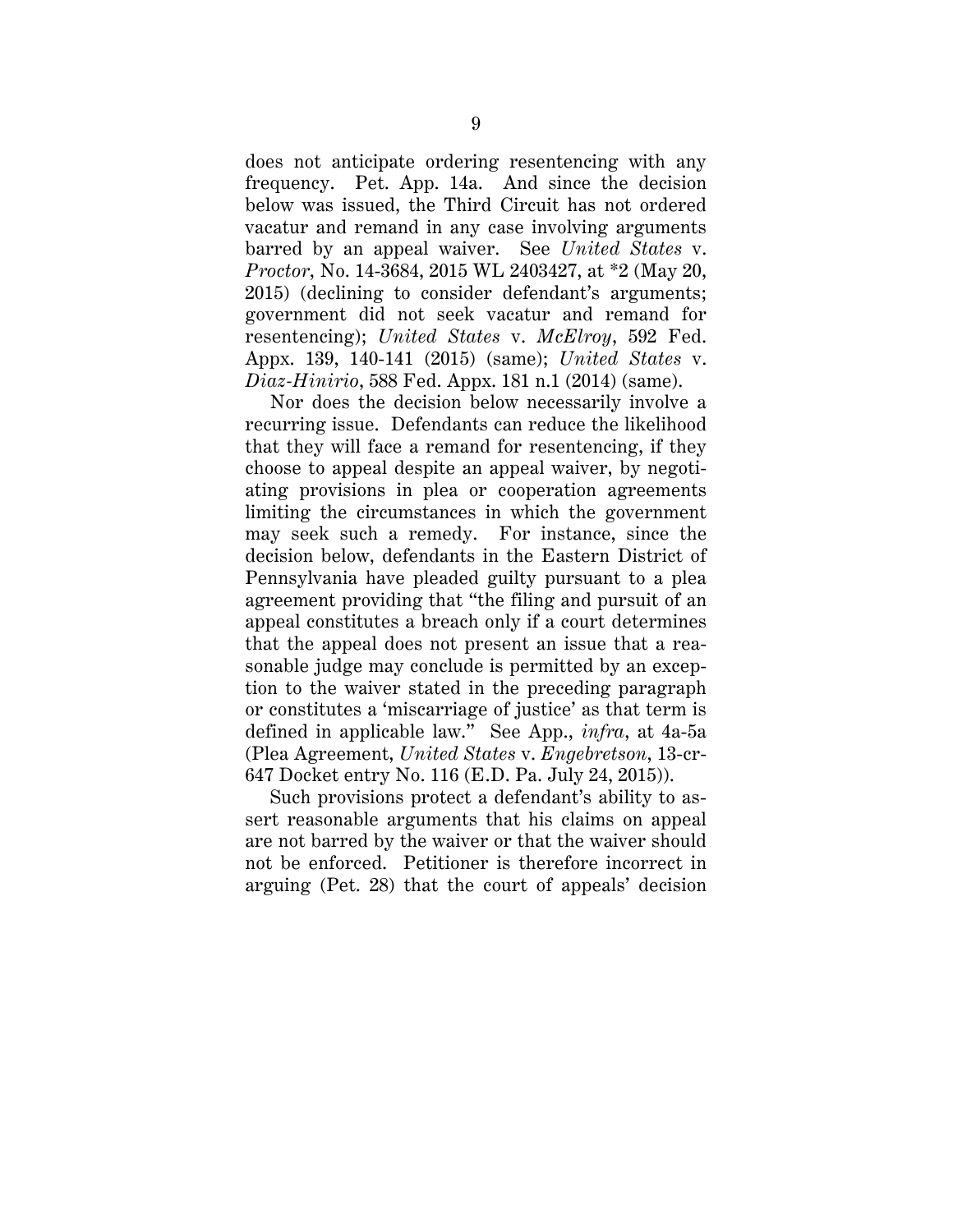will deter defendants from attempting to raise potentially meritorious claims on appeal. Defendants who are concerned about their ability to raise appellate arguments can negotiate for provisions like those already in use in some district courts in the Third Circuit. Petitioner's approach, in contrast, would reduce the value of appeal waivers to the government by permitting defendants a cost-free right to appeal in any case despite entering a waiver. "A sounder way" to proceed "is to permit the interested parties to enter into knowing and voluntary negotiations without any arbitrary limits on their bargaining chips." *United States* v. *Mezzanatto*, 513 U.S. 196, 208 (1995).

4. The court of appeals correctly held that the circumstances of petitioner's appeal-waiver breach warranted enforcing the remedial provision in petitioner's cooperation agreement and remanding for a sentencing proceeding in which the government would not be obligated to move for a downward departure.

a. It is well-settled "that the interpretation of plea agreements is rooted in contract law." *United States* v. *Dawson*, 587 F.3d 640, 645 (4th Cir. 2009) (citation and internal quotation marks omitted); see *Puckett* v. *United States*, 556 U.S. 129, 137 (2009) (applying contract principles to breach of a plea agreement); *Santobello* v. *New York*, 404 U.S. 257, 262 (1971). Like other contracts, plea agreements may contain remedial provisions establishing the parties' agreement as to the appropriate remedies in the event one or both of them breaches their obligations. In the event of a breach, the court may enforce the remedial provisions against the breaching party. See, *e.g.*, *United States* v. *Holbrook*, 368 F.3d 415, 421 (4th Cir. 2004) (enforcing provision that "provides the Government with a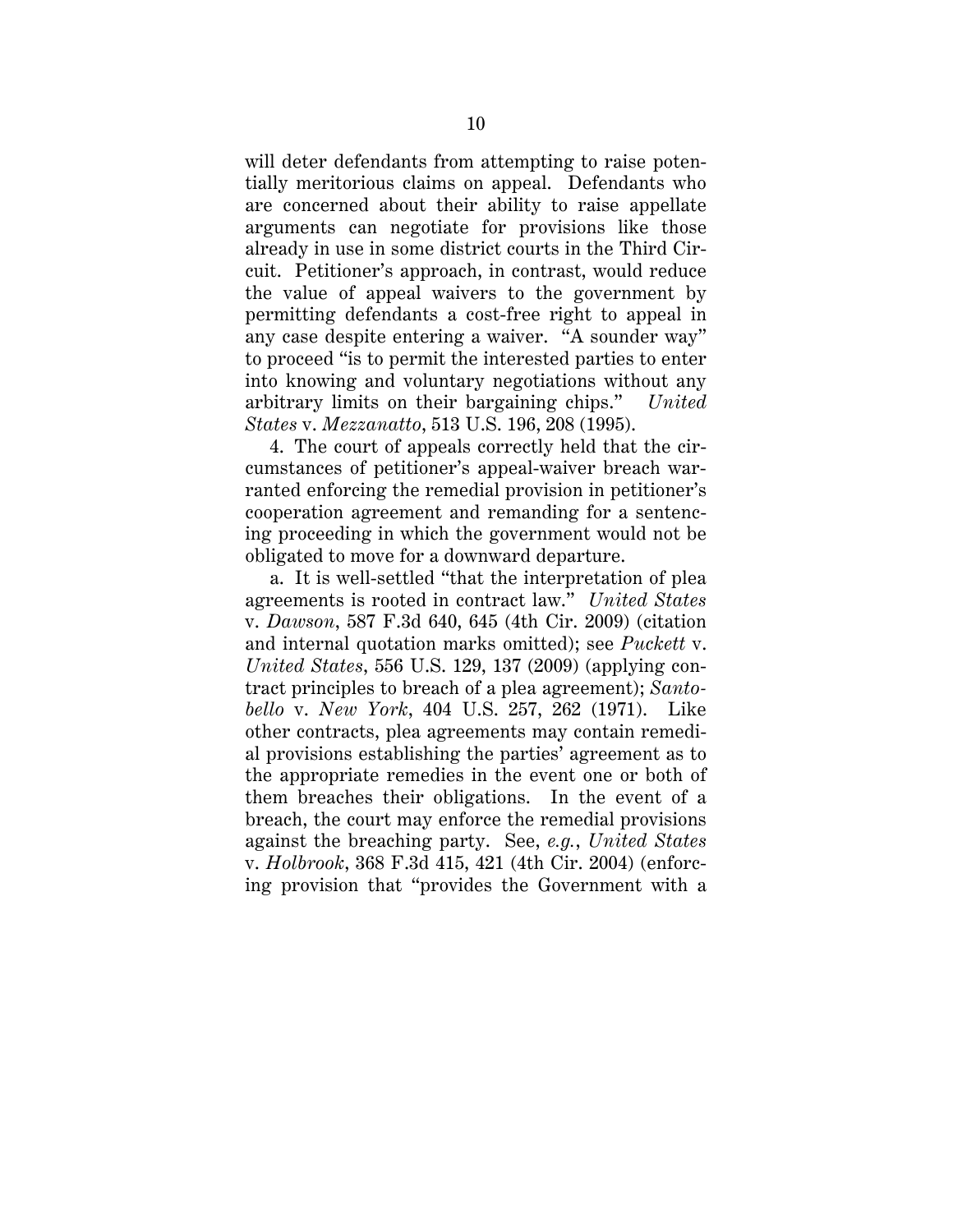broad range of remedies in the event of a breach by" the defendant), cert. granted, judgment vacated on other grounds, 545 U.S. 1125 (2005).

The plea and cooperation agreements in this case established the parties' reciprocal obligations and also set forth remedies in the event of a breach. The plea agreement provided that in return for petitioner's pleading guilty and waiving any appeal of a sentence reflecting a Guidelines range lower than that resulting from an offense level of 39, the government would not initiate any further criminal charges based on petitioner's participation in the oxycodone-distribution conspiracy. Pet. App. 4a. The cooperation agreement further provided that in return for petitioner's cooperation, the government would decide whether petitioner had rendered substantial assistance and, if so, move for a downward departure at sentencing. Gov't C.A. Supp. App. 47. The cooperation agreement contained a remedial clause that provided that if petitioner violated "*any* provision" of the plea or cooperation agreements, the government "will be released from its obligations under this agreement and the plea agreement, including any obligation to file a motion under U.S.S.G. § 5K1.1." *Id*. at 48 (emphasis added). The government would also be permitted to bring any additional charges against petitioner. *Ibid*. Petitioner, however, would not be permitted to withdraw his guilty plea if he breached any of his obligations. *Ibid*.

b. In ordering vacatur and resentencing, the court of appeals enforced the parties' own agreement concerning the appropriate remedy in the event of a breach by petitioner. Pet. App. 22a. Pursuant to the remedial clause, the court released the government from one of its obligations—namely, the obligation to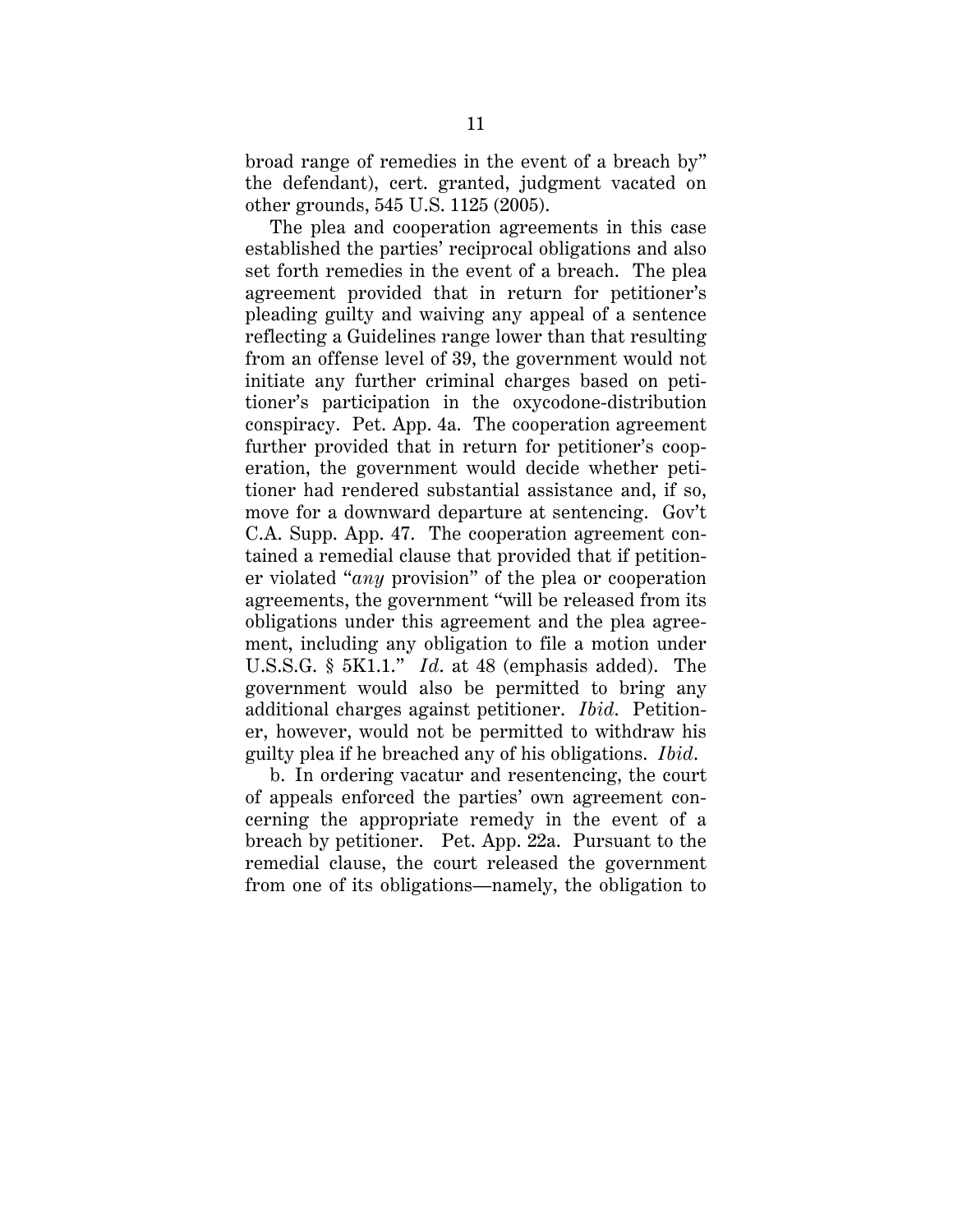seek a downward departure. That remedy was relatively cabined, as the remedial provision would have permitted the government to withdraw from *all* of its obligations, including its promise not to bring additional charges against petitioner. See Supp. C.A. App. 48. Under the court's decision, however, the government remains bound by that promise. Also in accordance with the remedial provision, which did not provide that petitioner could be released from his obligations if he breached the agreements, the court held petitioner to his appeal waiver. Pet. App. 14a; see Supp. C.A. App. 48.

That remedy was an appropriate exercise of the court's discretion. See *United States* v. *Cimino*, 381 F.3d 124, 127-130 (2d Cir. 2004); *United States* v. *Palladino*, 347 F.3d 29, 34 (2d Cir. 2003). As the court of appeals explained, petitioner's breach of the appeal waiver was particularly stark. Pet. App. 21a. Petitioner acknowledged that his challenge clearly fell within the waiver's terms, Pet. C.A. Br. 23-25, and his argument that enforcing the appeal waiver would work a miscarriage of justice lacked any colorable merit. Petitioner acknowledged in the plea agreement that any sentence at or below the range resulting from an offense level of 39 would be reasonable. Pet. App. 5a. And his constitutional and procedural error claims provided no tenable basis for circumventing the appeal waiver. *Id*. at 9a-14a. Petitioner does not even contend that his miscarriage-of-justice arguments had any colorable basis.

The court of appeals correctly recognized that in those circumstances, merely dismissing the appeal would be an "empty remedy." Pet. App. 22a. If the sole remedy consisted of dismissing the appeal, the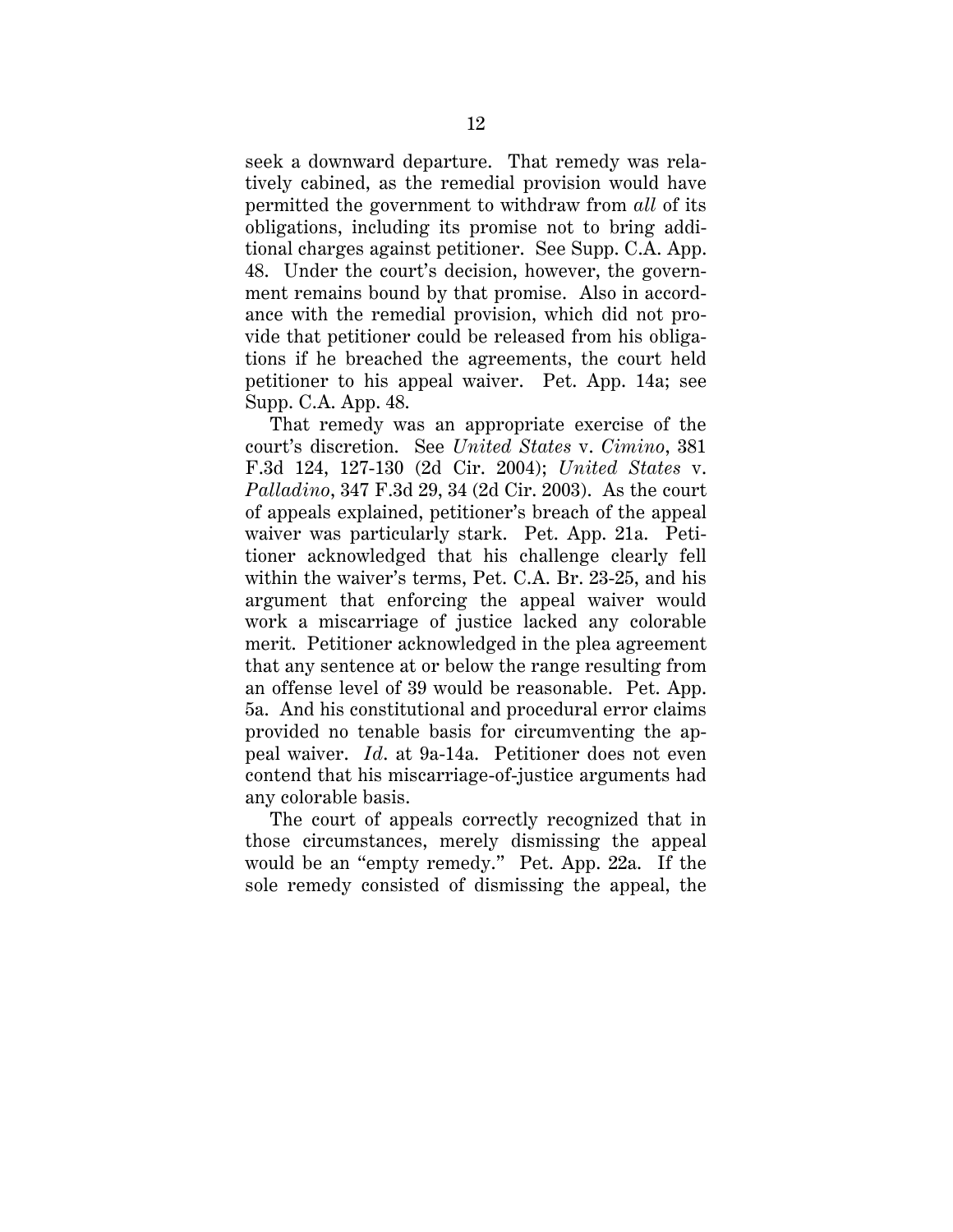government would be deprived of the benefit of its bargain, while petitioner would retain the full benefit of the government's performance of its obligations—a lower sentence reflecting the government's downward departure motion. *Cimino*, 381 F.3d at 128; see *Whitlow*, 287 F.3d at 640 ("[O]nce an appeal is taken and a brief filed, the prosecutor must respond, and the resources sought to be conserved by the waiver have been squandered.").

c. Petitioner argues (Pet. 25-27) that the court of appeals' enforcement of the remedial clause is inconsistent with the principles governing enforcement of plea agreements and contracts. Those arguments are unpersuasive.

Petitioner first argues (Pet. 25) that a pleaagreement breach should generally be remedied through either "specific performance of the agreement on the plea" or by setting aside the entire agreement. *Santobello*, 404 U.S. at 263. But specific performance of the remedial provision in the cooperation agreement is precisely what the court ordered here. Pet. App. 22a ("specific performance is warranted"). Petitioner contends, however, that the court's remedy cannot be characterized as specific performance because it "enforce[es] some [of the agreement's terms] (*e.g.*, the guilty plea) while ignoring others (*e.g.*, the Government's promises to dismiss charges or make sentence reduction recommendations) in order to remedy a breach of yet a different contractual provision (the promise not to appeal)." Pet. 26. Each of those characteristics of the remedy, however, flows directly from the remedial clause itself. That provision stated that in the event petitioner breached "any" of his obligations (including the appeal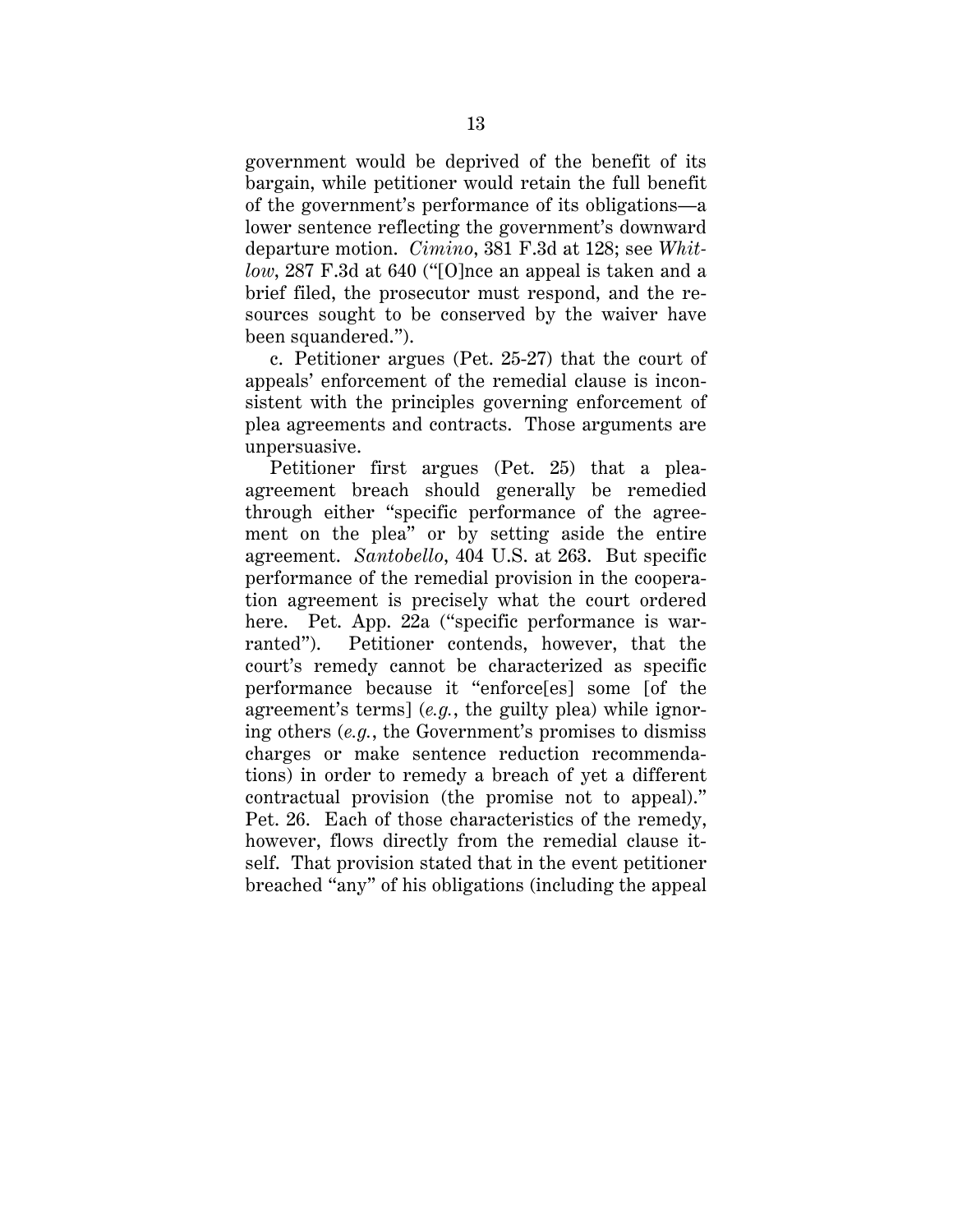waiver), the government would be permitted to withdraw from some or all of its obligations but petitioner would not be permitted to withdraw his guilty plea. C.A. Supp. App. 48. Rather than picking and choosing among the agreements' terms, the court of appeals enforced the remedial provision containing the parties' agreement about their respective rights in the event of a breach.

Enforcement of a plea-agreement remedial provision is a well-established remedy for a defendant's breach of a plea agreement. Although the court below appears to have been the first to have done so when the breach occurred post-sentencing, courts have routinely enforced a plea agreement's remedial provision when the defendant's breach occurs before sentencing. The result is often that (as here) the defendant is held to his obligations under the agreement while the government is released from some or all of its obligations. See, *e.g*., *United States* v. *Brumer*, 528 F.3d 157, 159 (2d Cir. 2008) (district court released the government from its sentencing concessions while refusing to permit the defendants to withdraw their pleas); *Holbrook*, 368 F.3d at 421 (district court enforced remedial provision; the defendant was not permitted to withdraw guilty plea as to Count 1, but the government was released from its promise not to try her on Count 2); see also, *e.g*., *United States* v. *Hallahan*, 756 F.3d 962, 973 (7th Cir.) (district court relieved government of sentencing obligation and rejected defendants' argument that if government was released from its obligations, defendants should be released from appeal waiver), cert. denied, 135 S. Ct. 498 (2014); *United States* v. *Byrd*, 413 F.3d 249, 251 (2d Cir. 2005) (per curiam) (district court left guilty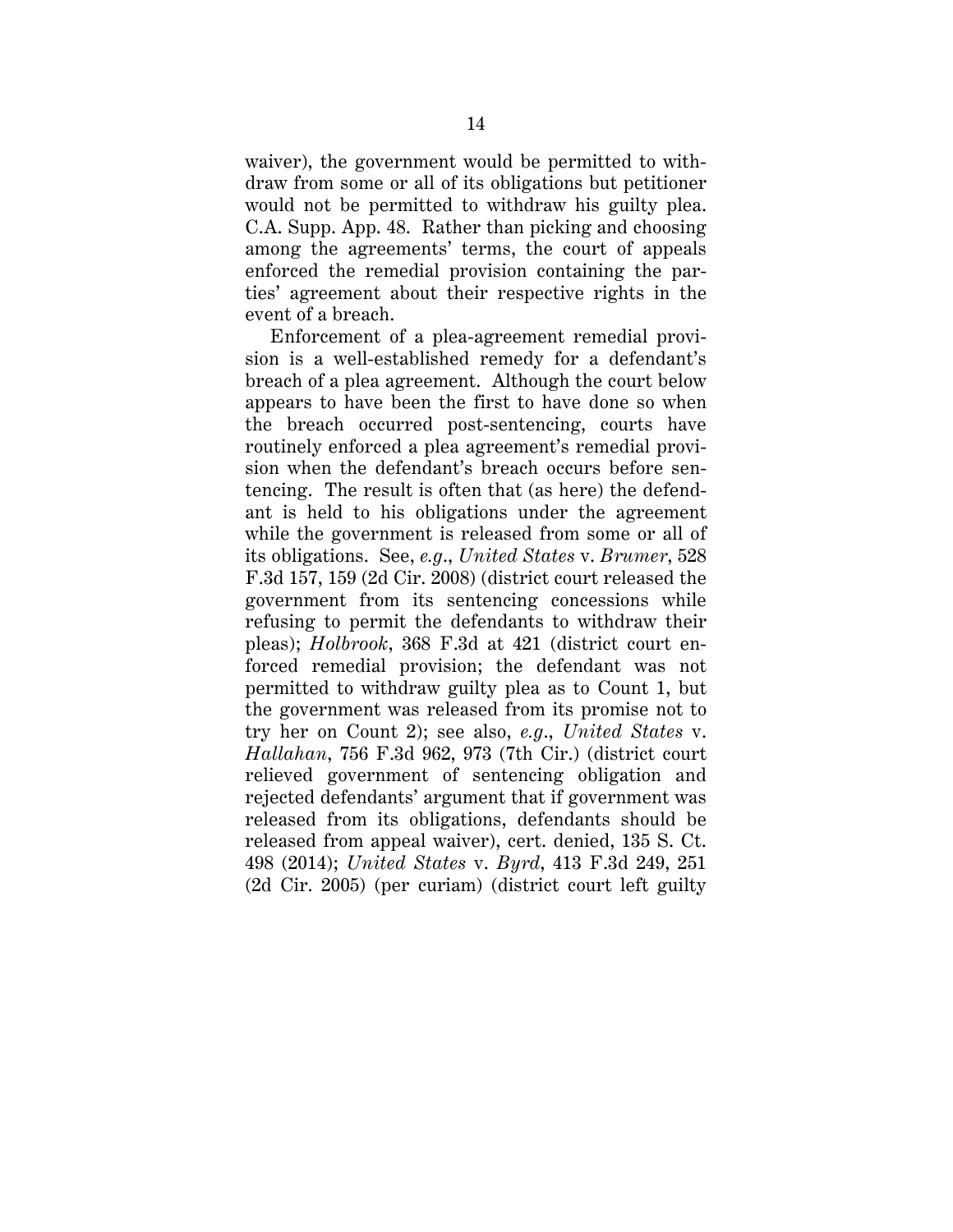plea in place but relieved government of sentencing obligations). The court of appeals' decision is thus consistent with the enforcement of plea agreements more generally.

The fact that the court of appeals enforced the remedial clause to remedy a post-sentencing breach does not change that conclusion. Petitioner argues (Pet. 26-27) that the remedial provision "says nothing about vacating an already entered criminal judgment and remanding" for resentencing. But petitioner's promise not to appeal could be breached only after the government had fulfilled its sentencing-related obligation and petitioner had been sentenced. In providing that the government could be released from its obligations if petitioner breached any of his obligations, then, the agreements contemplated that the government's ability to withdraw its concessions in the event of a breach would not end with petitioner's sentencing. $^{1}$  $^{1}$  $^{1}$ 

Finally, petitioner is incorrect in contending (Pet. 26), that the Third Circuit's remedy is not consistent with contract-law principles. In the contract context, courts vindicate the non-breaching party's expectation interest by enforcing remedial clauses, including when the clauses provide the parties with asymmetrical rights in the event of a breach. See, *e.g.*, *J.T. Enters., LLC* v. *Countrywide Home Loans, Inc*., No. C0A09- 843, 2010 WL 2162836, at \*2-\*3 (N.C. Ct. App. June 1,

<span id="page-19-0"></span> <sup>1</sup> Petitioner unquestionably had notice that the government could seek release from its obligations if petitioner breached the appeal waiver. In addition to the terms of the remedial provision itself, the government warned petitioner that it would seek to withdraw its Section 5K1.1 motion if petitioner breached the appeal waiver. Gov't Resp. to Pet. for Reh'g 9-10.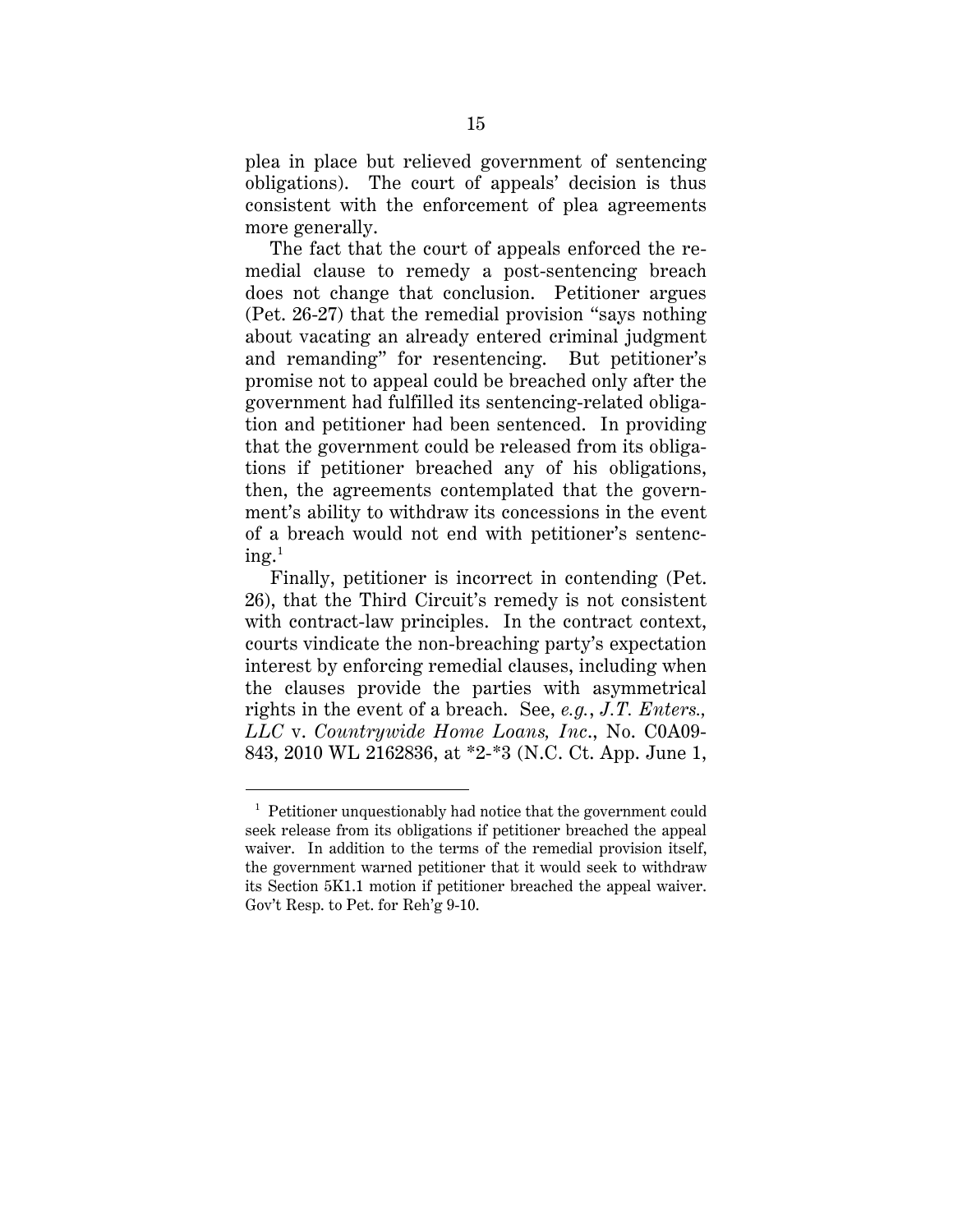2010) (remedial clauses providing that seller would be released from its obligations in the event of a breach, but buyer would not be released in event of seller's breach, were valid and enforceable); *FB & I Bldg. Prods., Inc*. v. *Superior Truss & Components*, 727 N.W.2d 474, 479 (S.D. 2007) (enforcing provision that permitted non-breaching party to cancel contract while obligating the breaching party, after cancellation, to permit non-breaching party to retain its customers); cf. *Priebe & Sons* v. *United States*, 332 U.S. 407, 411 (1947) (remedial clauses providing that one party must pay liquidated damages in the event of a breach are generally enforceable).

5. Petitioner asserts (Pet. 19-23) that the court of appeals violated the cross-appeal rule by vacating the district court's judgment in the absence of a government cross-appeal. Petitioner is incorrect.

a. In *Greenlaw* v. *United States*, 554 U.S. 237 (2008), this Court reaffirmed the "cross-appeal rule," which it described as an "unwritten but longstanding rule" that "an appellate court may not alter a judgment to benefit a nonappealing party." *Id*. at 244. The defendant had appealed his sentence on the ground that it was too long. *Id.* at 242. The United States did not cross-appeal, but it pointed out to the court of appeals that, in fact, the defendant's sentence was actually too short in light of the applicable mandatory minimum. *Ibid.* The court of appeals vacated the sentence and directed the district court to impose a substantially higher sentence on remand. *Id.* at 242- 243. This Court held that the court of appeals had erred in altering the judgment based on an error that the government could have, but did not, challenge in a cross-appeal. *Id.* at 254. The Court emphasized that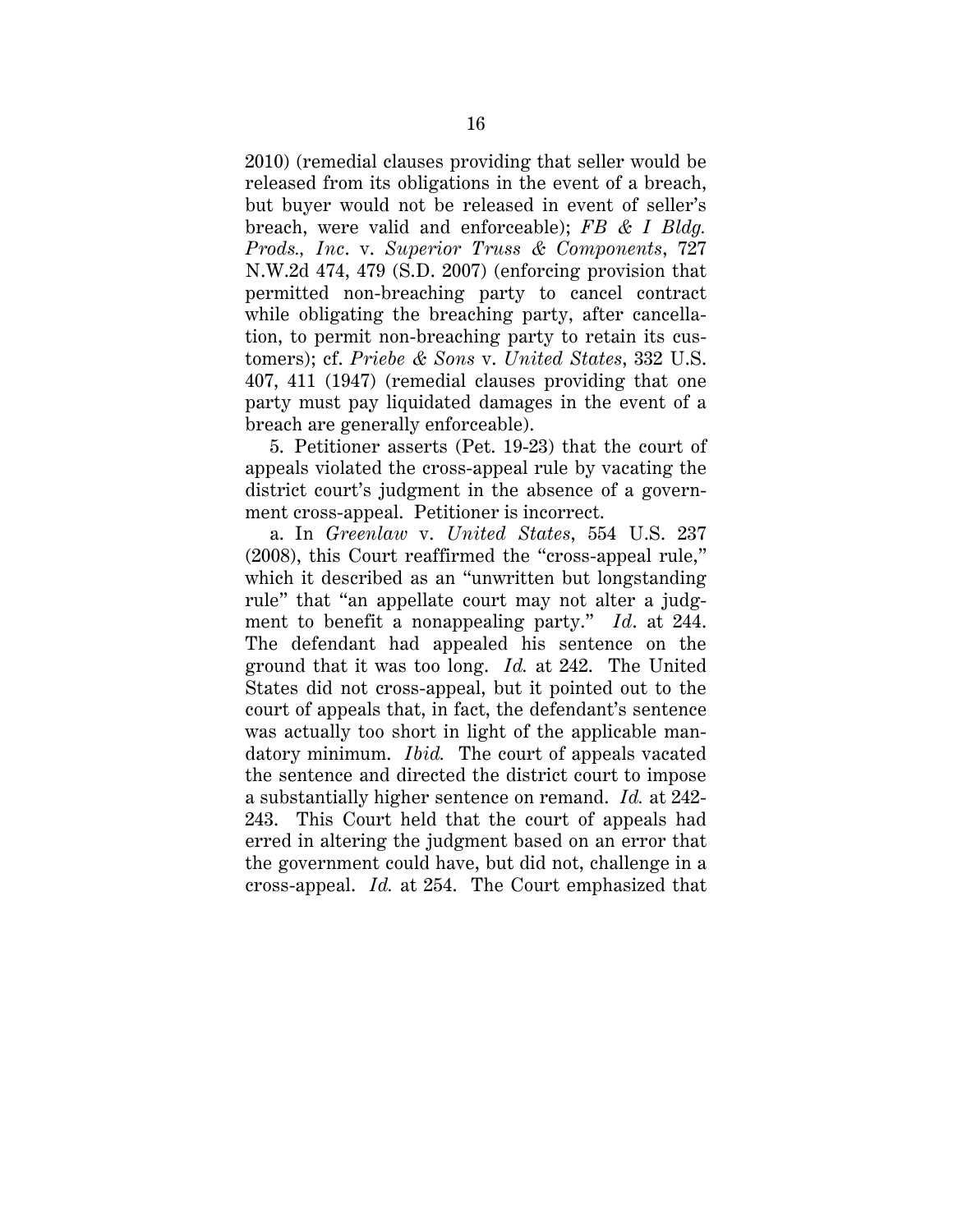Congress provided in 18 U.S.C. 3742(b) that the government could appeal a sentence only with the authorization of "high-ranking officials within the Department of Justice." *Greenlaw*, 554 U.S. at 246. Appellate courts, the Court stated, would circumvent Section 3742(b) if they were to "take up errors adverse to the Government" when it has not cross-appealed with the requisite authorization. *Ibid.*

b. The decision below is not inconsistent with *Greenlaw* for two primary reasons.

i. Unlike in *Greenlaw*, here the government did not seek to correct an error in the district court's sentence that it could have, but did not, cross-appeal. Cf. 554 U.S. at 243-245. From the government's perspective, there was no error in the judgment to correct: the district court had correctly applied the Guidelines and accepted the government's sentencing recommendation. As a result, the government was not "aggrieved by the judgment," and it could not have filed an appeal. *United States* v. *Windsor*, 133 S. Ct. 2675, 2687 (2013) (prudential limitations generally prevent a party that entirely prevailed from appealing) (quoting *Deposit Guar. Nat'l Bank* v. *Roper*, 445 U.S. 326, 333 (1980)).

Rather, the government advocated vacatur and remand in order to obtain a remedy for petitioner's breach of the plea agreement. That breach occurred only when the case was already on appeal and petitioner filed a brief raising arguments that were barred by the appeal waiver. The government was entitled to respond to that breach by advocating the remedy it believed was appropriate, even though the government was the appellee. That the government's preferred remedy involved vacatur does not alter the fact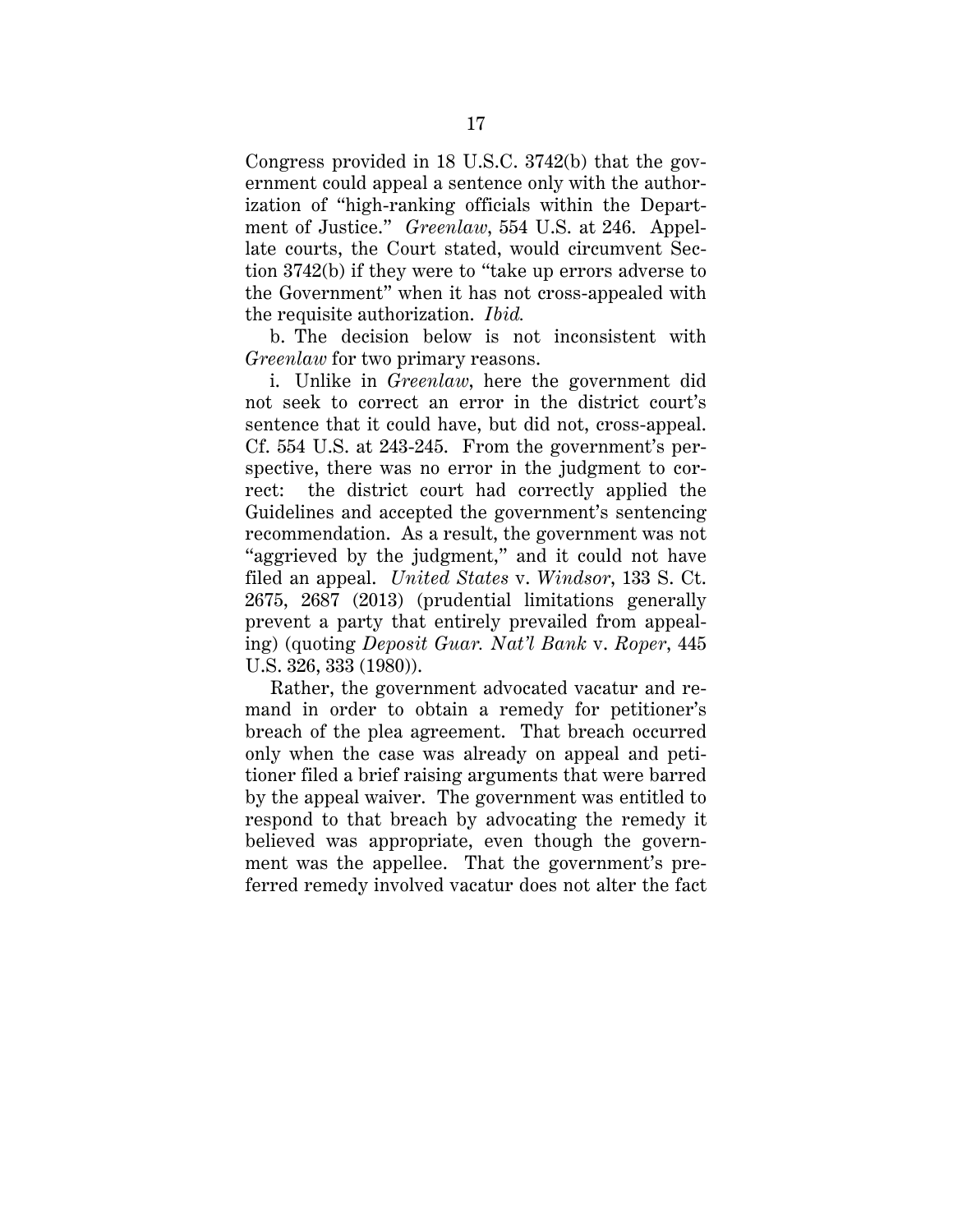that the government was not attacking the district court's judgment as erroneous.<sup>[2](#page-22-0)</sup>

ii. The court of appeals did not alter the judgment below in the manner that concerned the Court in *Greenlaw*: it did not itself "add[] years to [petitioner's] sentence" or direct the district court to do so. 554 U.S. at 254. In considering the government's arguments in favor of vacatur and remand, the court of appeals did not review petitioner's sentence in order to determine whether it was erroneous. See p. 5, *infra*. Instead, the court addressed only the threshold question whether petitioner's appellate litigation conduct had violated the government's rights under the plea and cooperation agreements. Accordingly, the court did not direct the district court to impose a particular sentence on remand, or to conduct any particular analysis. Its remedy was much more limited: it ordered a de novo resentencing, before a different district judge, in which the government will not be obligated to move for a downward departure.

Petitioner contends (Pet. 21-23) that, for purposes of the cross-appeal rule, the court's remand here is equivalent to an order directing the district court to increase the sentence like that at issue in *Greenlaw*. That is not correct. Unlike in *Greenlaw*, the court of appeals did not identify an error that made the initial

<span id="page-22-0"></span> <sup>2</sup> *Jennings* v. *Stephens*, 135 S. Ct. 793 (2015), is not to the contrary. There, the Court stated that "an appellee who does not crossappeal may not 'attack the decree with a view either to enlarging his own rights thereunder or of lessening the rights of his adversary.'" *Id*. at 798 (quoting *United States* v. *American Ry. Express Co*., 265 U.S. 425, 435 (1924)). In this case, the government did not "attack the decree" of the district court; rather, it sought vacatur as a remedy for petitioner's conduct before the court of appeals.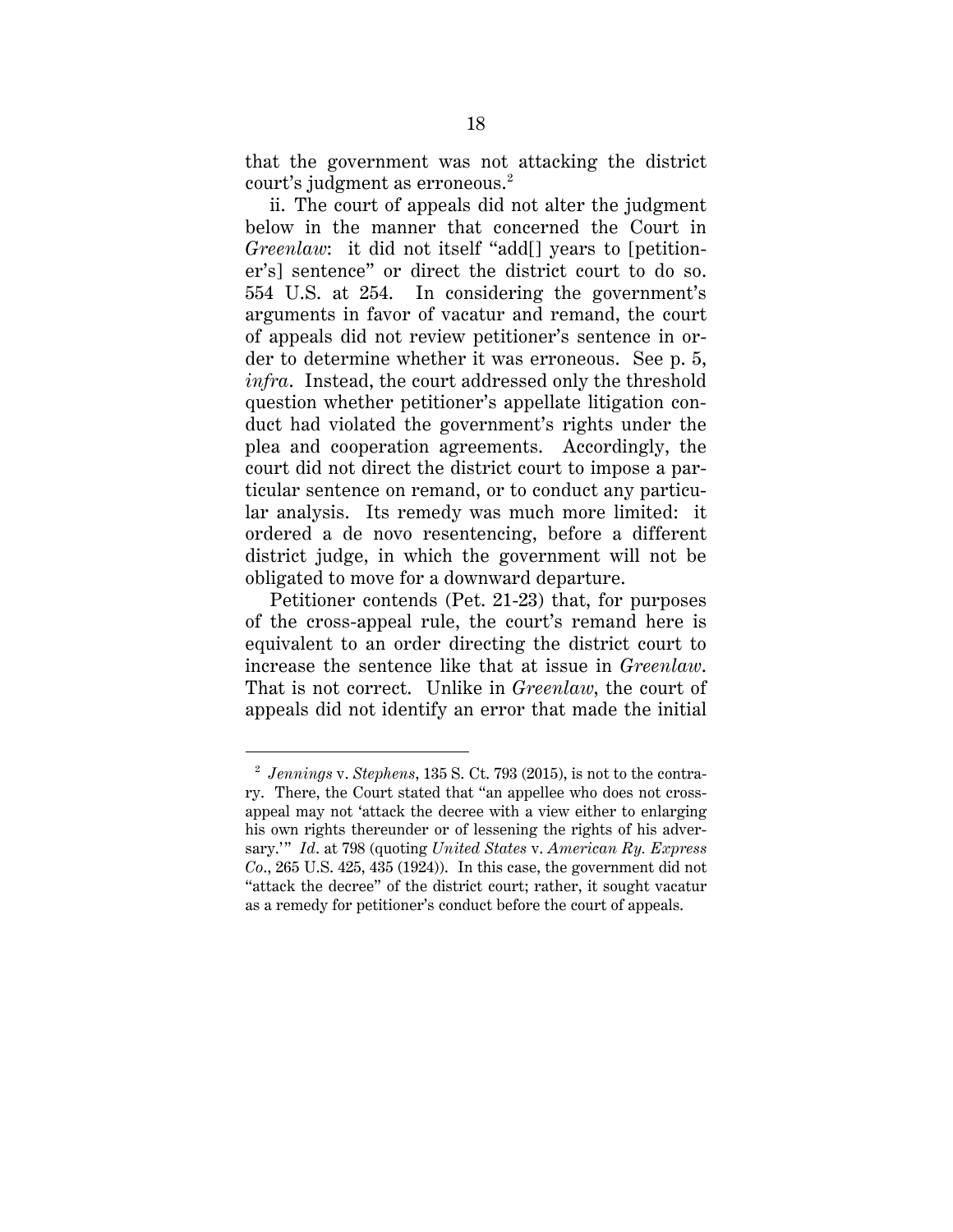sentence too lenient, thereby obligating the district court to abide by the court of appeals' ruling on the error. Rather, the court of appeals' opinion leaves the district court with discretion to determine the appropriate sentence that should be imposed on remand. The court of appeals has simply ordered that one of the parties to the sentencing be permitted to refrain from making certain arguments. It is true that the absence of a government downward-departure motion may well lead the district court to impose a higher sentence than that initially imposed. But that increase will be the result of the district court's exercise of its sentencing discretion in light of changed circumstances on remand—not the result of a directive from the court of appeals to calculate the sentence in a particular way. Cf. *Pepper* v. *United States*, 562 U.S. 476, 503-504 (2011) (sentencing court may impose a higher sentence than initially imposed, based on postsentencing conduct).

c. Petitioner also contends (Pet. 20) that the government's arguments in support of vacatur and remand effectively circumvented statutory limitations on when and how the government may appeal a sentence. See *Greenlaw*, 554 U.S. at 245-246; 18 U.S.C. 3742(b). That is not so.

Section 3742(b) provides that the government may file a notice of appeal for review of a sentence based on certain enumerated errors (for instance, that the sentence was "imposed in violation of law," 18 U.S.C.  $3742(b)(1)$ , and that in order to further prosecute the appeal, it must obtain the approval of certain highlevel Department of Justice officials: the Attorney General, the Solicitor General, or a Deputy Solicitor General designated by the Solicitor General. Section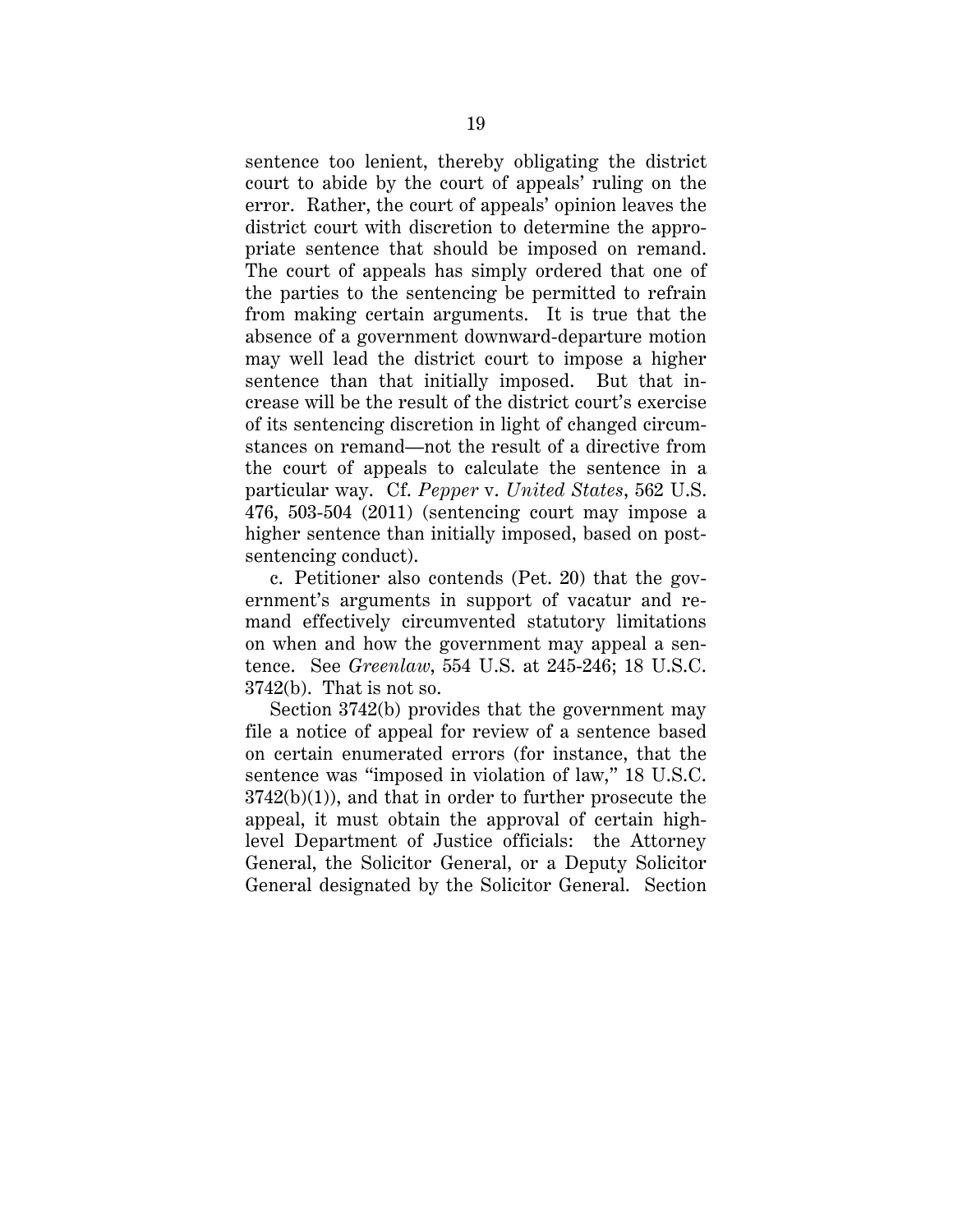3742(b) was not implicated here because the government's vacatur argument was not premised on an asserted error in the sentence that could have been addressed through an appeal brought under Section 3742(b). Rather, it was based on rights in the plea agreement that were violated only after sentence was imposed. The procedures set forth in Section 3742(b) apply to the enumerated types of sentencing errors described in that Section, not the remedy sought here.

6. Petitioner next contends (Pet. 24-25) that even if the government need not have filed a cross-appeal, the court of appeals lacked authority under 18 U.S.C. 3742(f) to remand for resentencing. Petitioner is incorrect.

Section 3742 governs the court of appeals' review of a sentence for error. 18 U.S.C. 3742. Subsections (a) and (b) set forth the grounds on which the defendant and the government, respectively, may appeal a sentence. The sentencing errors that a defendant or the government may assert include that the sentence was "imposed in violation of law," as well as several other enumerated defects. 18 U.S.C. 3742(a) and (b). Section 3742(f), which governs the court's "decision and disposition" of the appeal, provides that "[i]f the court of appeals determines that" the sentence suffers from certain enumerated errors, the court "shall" vacate and remand the sentence. 18 U.S.C.  $3742(f)(1)-(2)$ . The errors listed in Subsections  $(f)(1)$  and  $(2)$  as warranting vacatur and remand track those that the parties may assert on appeal under Subsections (a) and (b). Section  $3742(f)(3)$  further provides that if the court "determine[s]" that none of the listed errors is present, the court "shall affirm the sentence." 18 U.S.C. 3742(f)(3).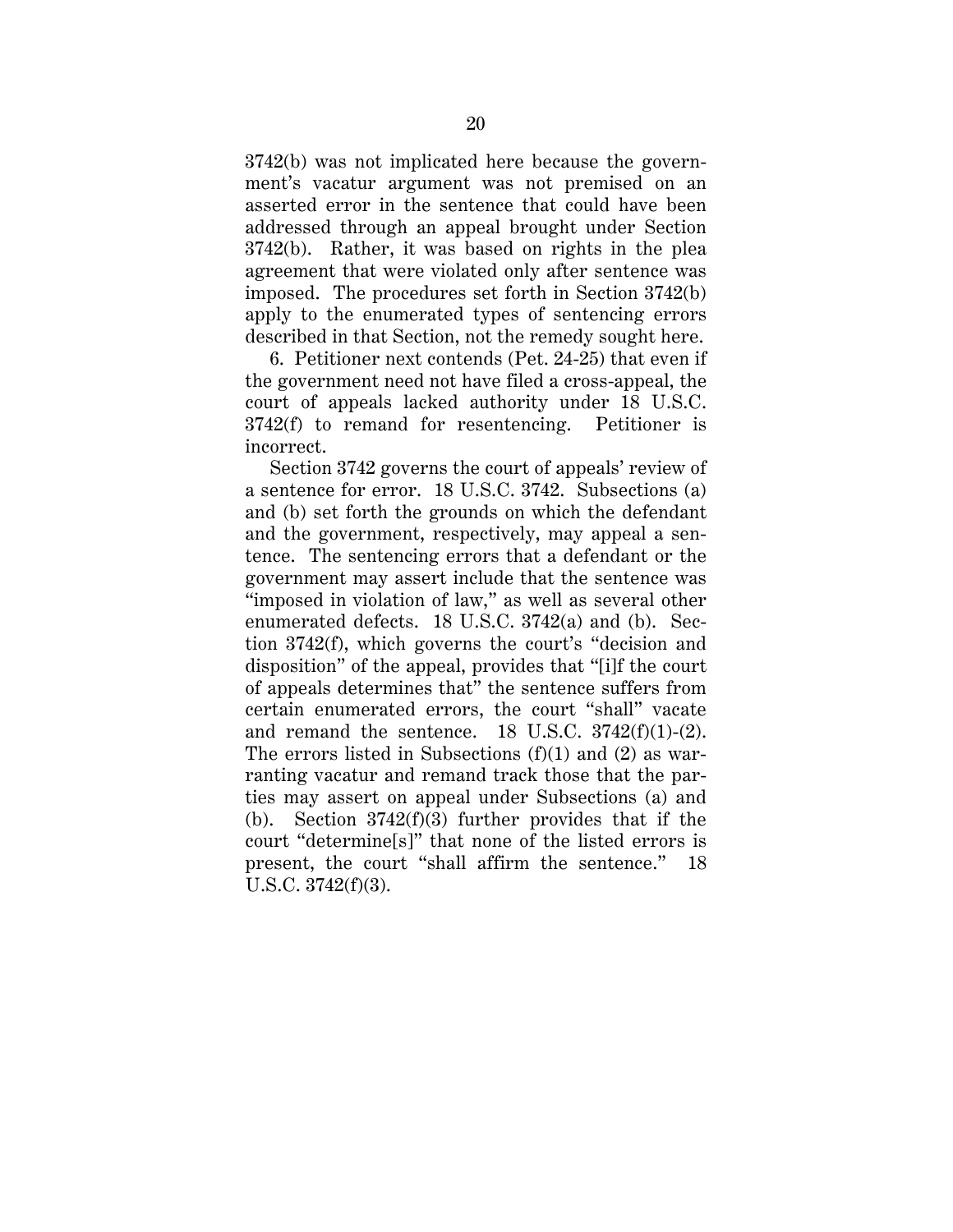Petitioner contends (Pet. 24-25) that because the court of appeals did not find that petitioner's sentence was erroneous on any of the grounds enumerated in Section 3742(f), that provision did not permit the court to remand for resentencing.<sup>[3](#page-25-0)</sup> Section  $3742(f)$  did not govern the court of appeals' adjudication in this case, however. That provision applies only when the court of appeals "determines" whether the sentence suffers from an error claimed by an appealing party pursuant to Section 3742(a) and (b). 18 U.S.C. 3742(f). Here, the court of appeals did not "determine[]" whether the sentence was in fact erroneous on the grounds petitioner asserted in his appeal under Section 3742(a). Instead, the court considered only *whether* it should review petitioner's sentence for the errors petitioner claimed—*i.e.*, whether petitioner's challenges to his sentence were "within the scope of the waiver," Pet. App. 9a, and whether the waiver should be enforced, id. at 10a-14a. The court's ultimate conclusion was that petitioner was not entitled to review of his appeal. *Id*. at 14a. Because the court did not review the sentence for error, Section 3742 did not govern the court's authority to order a remedy.

Rather, the court of appeals' authority to vacate and remand for resentencing arose from 28 U.S.C. 2106, which provides that an appellate court may "affirm, modify, vacate, set aside or reverse any judgment \* \* \* lawfully brought before it for re-

<span id="page-25-0"></span> <sup>3</sup> Petitioner also relies (Pet. 24) on Section 3742(e), which governed the court of appeals' "consideration" of the appeal and provided standards of review applicable to the errors that the parties may assert under Subsections (a) and (b). Section 3742(e), however, was severed and excised by *United States* v. *Booker*, 543 U.S. 220, 261 (2005).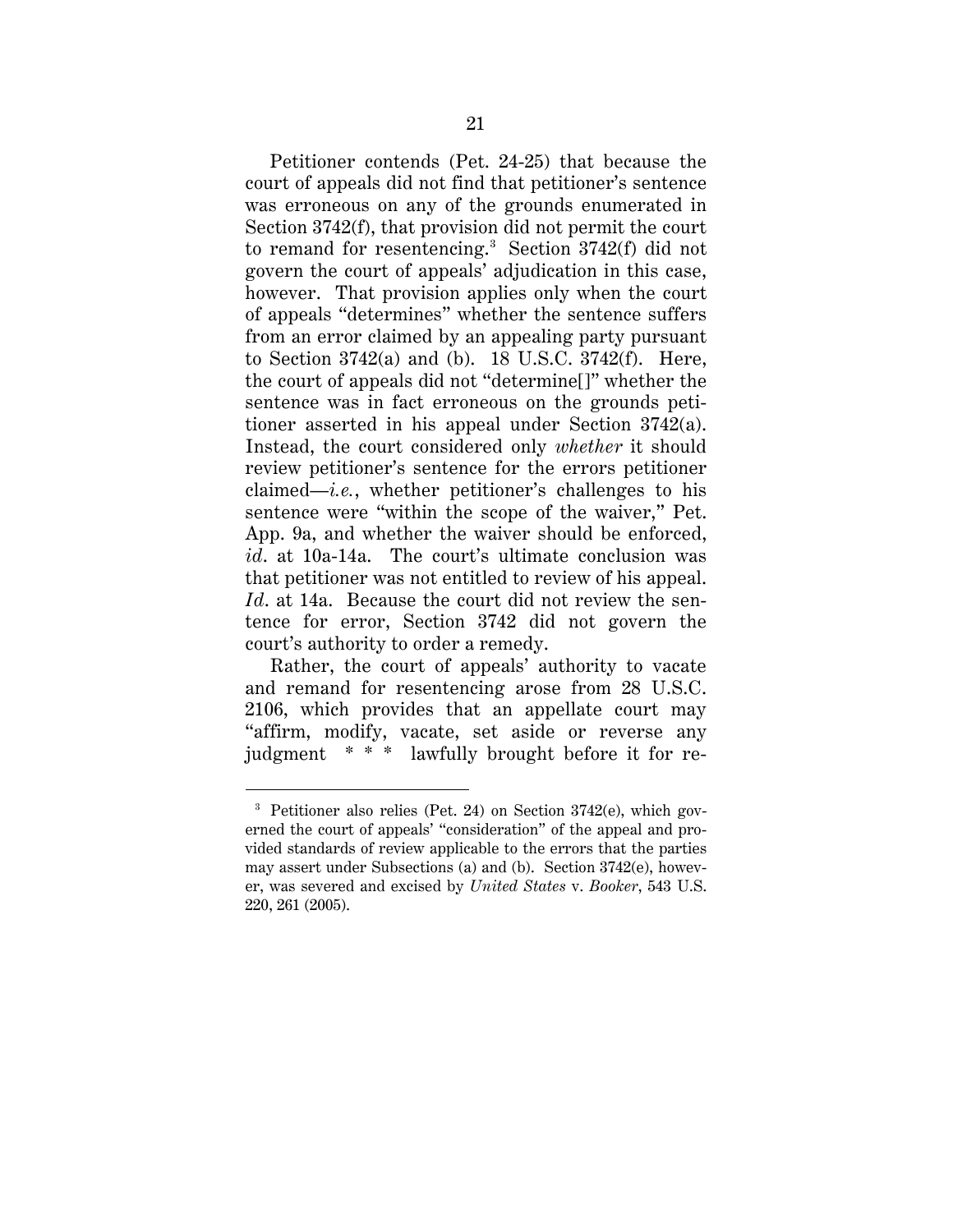view." Section 2106 authorizes an appellate court to "enter orders necessary and appropriate to the final disposition of a suit that is before [the court] for review." *U.S. Bancorp Mortg. Co*. v. *Bonner Mall P'ship*, 513 U.S. 18, 22 (1994) (Section 2106 authorizes court to vacate judgment when case has become moot on appeal). As the court of appeals noted, it had jurisdiction over petitioner's appeal, pursuant to 28 U.S.C. 1291 and 18 U.S.C. 3742(a), Pet. App. 8a, even though it enforced the appeal waiver. An appeal waiver does not divest the court of appeals of jurisdiction over an appeal. *United States* v. *Gwinnett*, 483 F.3d 200, 203 (3d Cir. 2007).

Petitioner argues (Pet. 25), however, that Section 2106 cannot "override the more specific statute Congress enacted to govern the disposition of sentencing appeals"—*i.e*., Section 3742. He particularly notes the direction to the court of appeals to affirm if it finds no error of the types listed in the statute. 18 U.S.C. 3742(a), (b), and (f). Petitioner is correct that Section 2106's general grant of authority may not be used to circumvent Section 3742. As this Court has held, an appellate court may not invoke Section 2106 to vacate a sentence in a situation in which the court reviews the sentence for errors asserted under Section 3742(a) and (b) and "determines" under Section 3742(f) that no such error is present. See *Greenlaw*, 554 U.S. at 249. But, as explained above, because the court of appeals was not reviewing the sentence for error and Section 3742(f) therefore did not apply, Section 2106 authorized it to enter orders necessary and appropriate to dispose of the case. Cf., *e.g*., *Crampton* v. *Thomas*, 401 Fed. Appx. 227, 228 (9th Cir. 2010) (in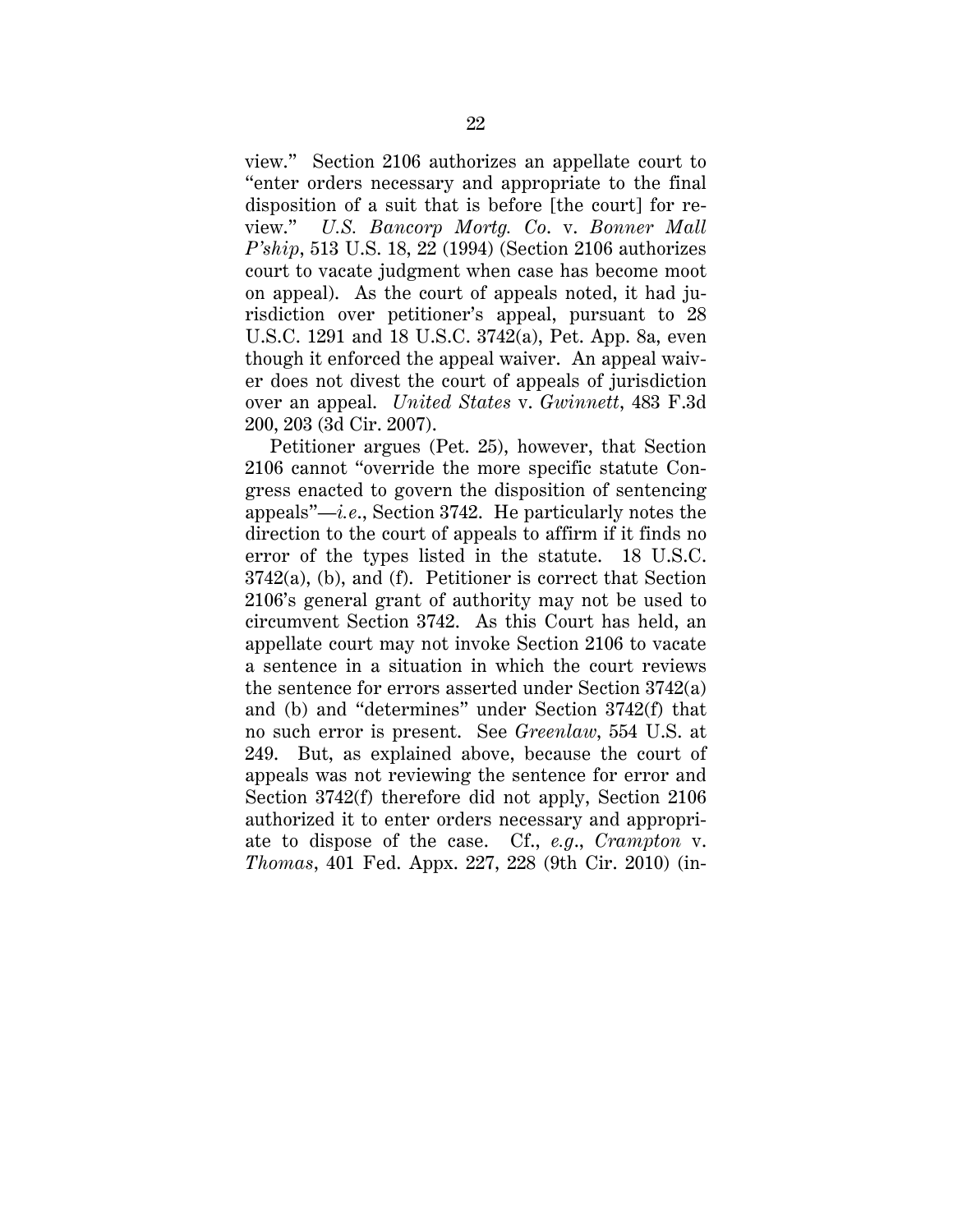voking Section 2106 in dismissing appeal of sentence as moot).

### **CONCLUSION**

<span id="page-27-0"></span>The petition for a writ of certiorari should be denied. Respectfully submitted.

> DONALD B. VERRILLI, JR. *Solicitor General* LESLIE R. CALDWELL *Assistant Attorney General* KIRBY A. HELLER *Attorney*

SEPTEMBER 2015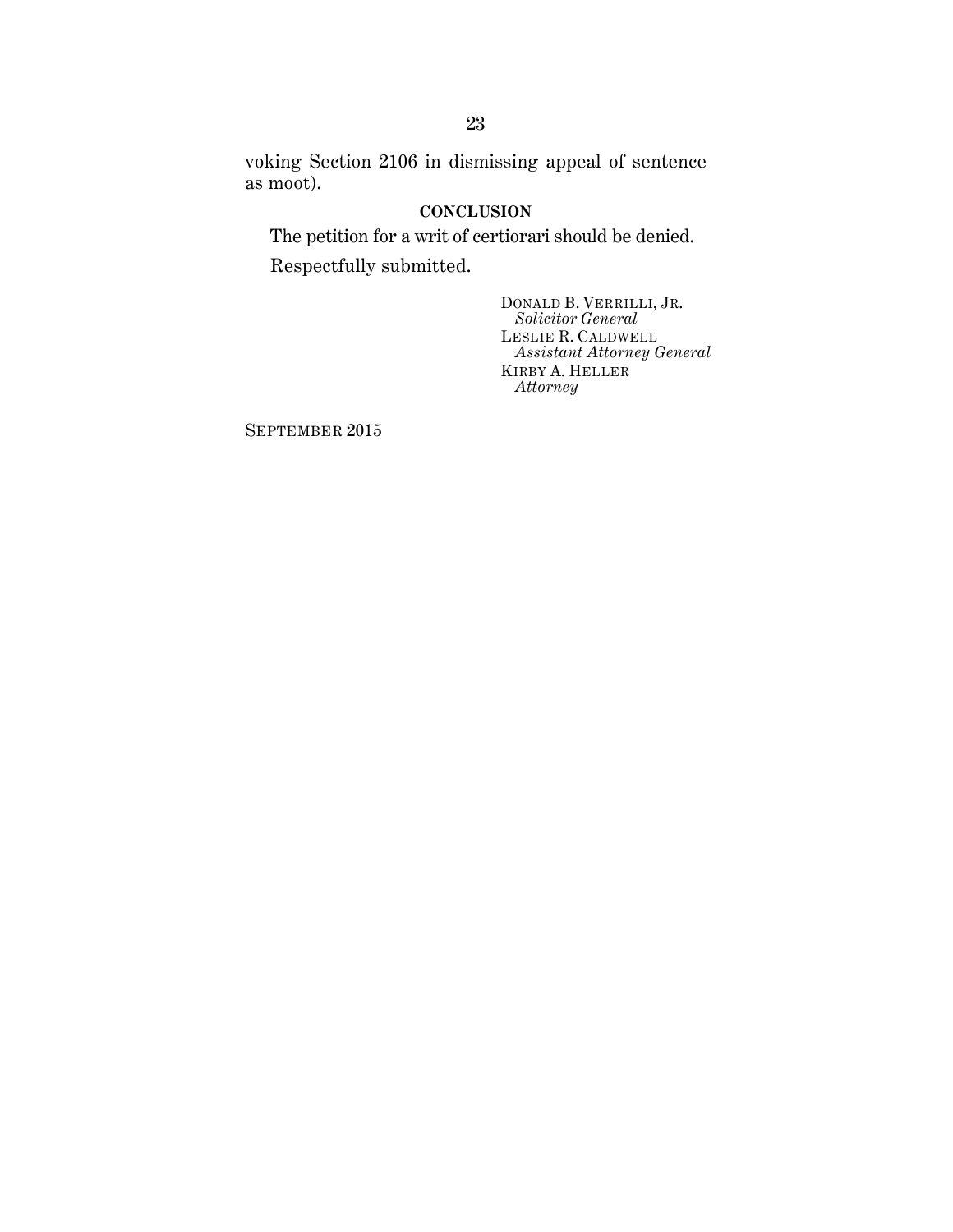#### **APPENDIX**

## UNITED STATES DISTRICT COURT FOR THE EASTERN DISTRICT OF PENNSYLVANIA

Criminal No. 13-647 UNITED STATES OF AMERICA *v.*  ZACHARIAH ENGEBRETSON

#### **GUILTY PLEA AGREEMENT**

Under Rule 11 of the Federal Rules of Criminal Procedure, the government, the defendant, and the defendant's counsel enter into the following guilty plea agreement. Any reference to the United States or the government in this agreement shall mean the Office of the United States Attorney for the Eastern District of Pennsylvania.

 1. The defendant agrees to plead guilty to Counts One, Two and Three of the Superseding Indictment charging him with the following: in Count One, knowingly and intentionally distributing 5 grams or more, that is approximately 27.9 grams of methamphetamine (actual), a Schedule II controlled substance, in violation of 21 U.S.C.  $\S$  841(a)(1), (b)(1)(B); in Count Two, knowingly and intentionally distributing 5 grams or more of methamphetamine (actual), within 1,000 feet of a day care center, in violation of 21 U.S.C. § 860(a); and in Count Three, knowingly and intentionally possessing with the intent to distribute 50 grams or more, that is approxi-

(1a)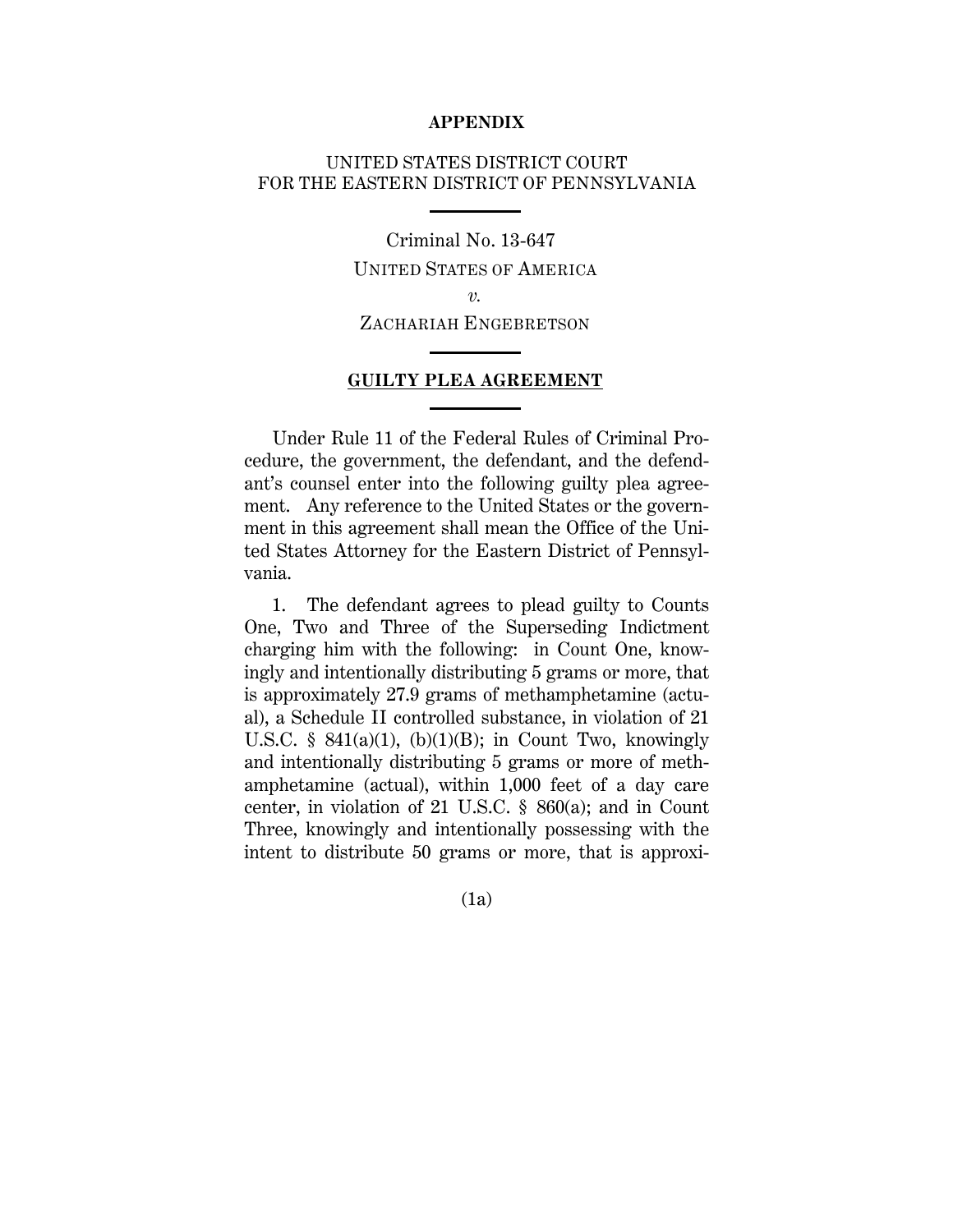mately 885 grams, of methamphetamine (actual), in violation of 21 U.S.C. §  $841(a)(1)$ , (b)(1)(A), and not to contest forfeiture as set forth in the notice of forfeiture charging criminal forfeiture under 21 U.S.C. § 853(p), all arising from his sale of methamphetamine within 1,000 feet of the Little Shepherd Christian Learning Center and his possession of approximately 885 grams of methamphetamine in his residence. The defendant further acknowledges his waiver of rights, as set forth in the attachment to this agreement.

\* \* \* \* \*

 10. If the defendant commits any federal, state, or local crime between the date of this agreement and her sentencing, or otherwise violates any other provision of this agreement, the government may declare a breach of the agreement, and may at its option: (a) prosecute the defendant for any federal crime including, but not limited to, perjury, obstruction of justice, and the substantive offenses arising from this investigation, based on and using any information provided by the defendant during the investigation and prosecution of the criminal case; (b) upon government motion, reinstate and try the defendant on any counts which were to be, or which had been, dismissed on the basis of this agreement; (c) be relieved of any obligations under this agreement regarding recommendations as to sentence; and (d) be relieved of any stipulations under the Sentencing Guidelines. Moreover, the defendant's previously entered guilty plea will stand and cannot be withdrawn by her. The decision shall be in the sole discretion of the government both whether to declare a breach, and regarding the remedy or remedies to seek. The defendant understands and agrees that the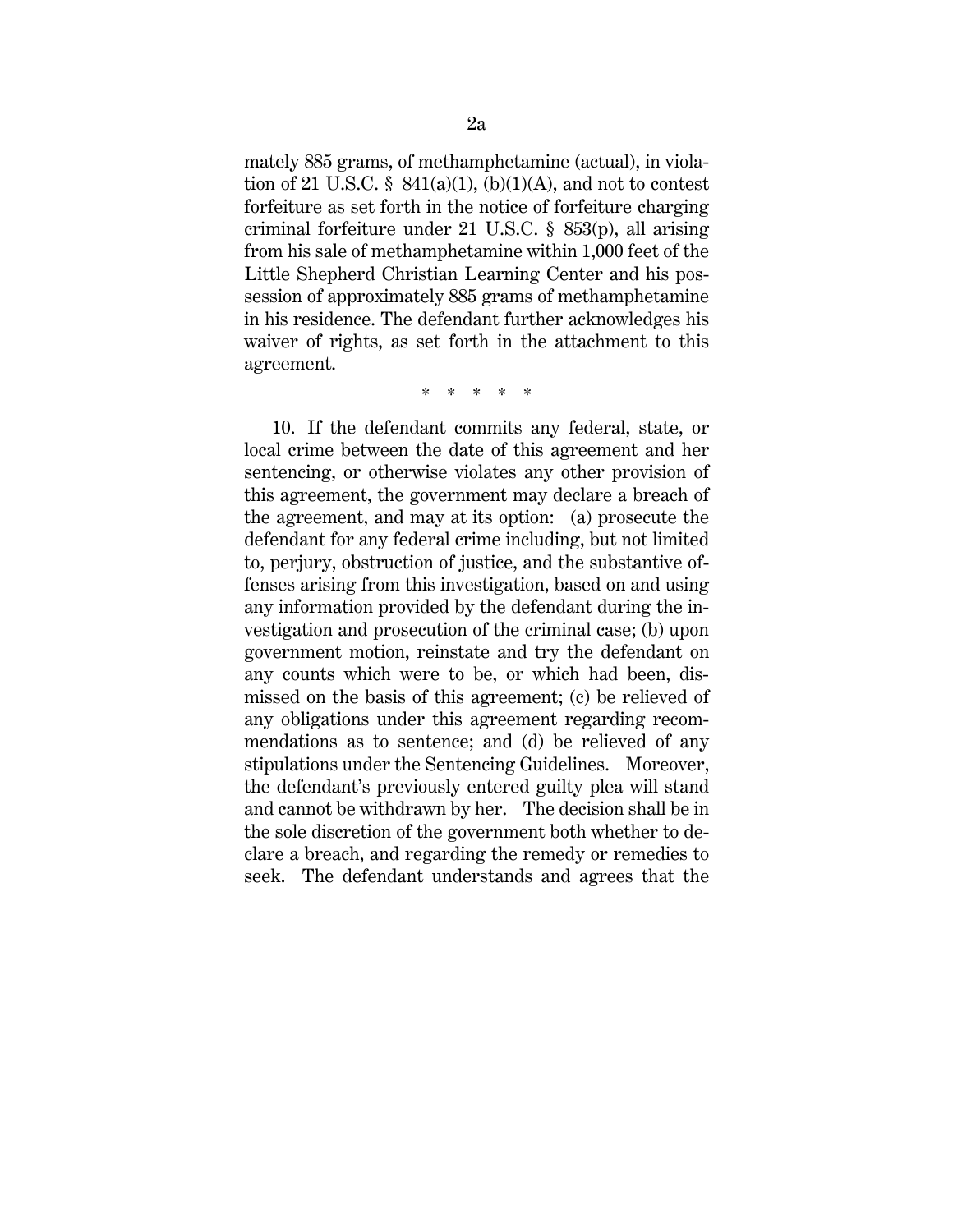fact that the government has not asserted a breach of this agreement or enforced a remedy under this agreement will not bar the government from raising that breach or enforcing a remedy at a later time.

 11. If the Court accepts the recommendation of the parties and imposes the sentence stated in paragraph 4 of this agreement, the parties agree that neither will file any appeal of the conviction and sentence in this case. Further, the defendant agrees that if the Court imposes the recommended sentence he voluntarily and expressly waives all rights to collaterally attack the defendant's conviction, sentence, or any other matter relating to this prosecution. However, the defendant retains the right to file a petition for collateral relief under 28 U.S.C. § 2255 asserting only a claim that the attorney who represented the defendant at the time of the execution of this agreement and the entry of the defendant's guilty plea provided constitutionally ineffective assistance during any part of the representation.

 12. If the Court does not accept the recommendation of the parties to impose the sentence stated in paragraph 4 of this agreement, and the defendant nevertheless decides to enter a guilty plea, without objection by the government, then the defendant voluntarily and expressly waives all rights to appeal or collaterally attack the defendant's conviction, sentence, or any other matter relating to this prosecution, whether such a right to appeal or collateral attack arises under 18 U.S.C. § 3742, 28 U.S.C. § 1291, 28 U.S.C. § 2255, or any other provision of law.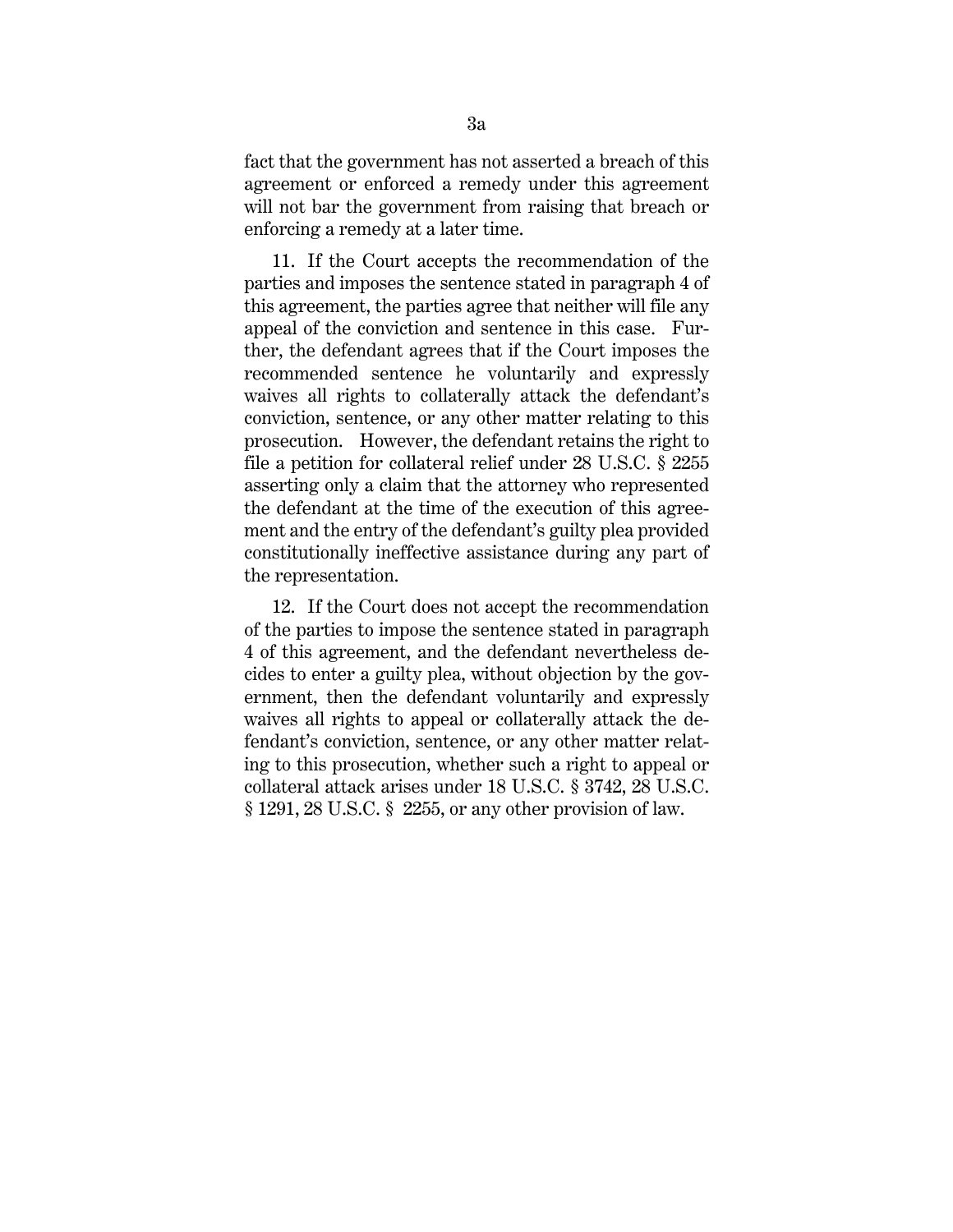a. Notwithstanding the waiver provision above, if the government appeals from the sentence, then the defendant may file a direct appeal of his sentence.

 b. If the government does not appeal, then notwithstanding the waiver provision set forth in this paragraph, the defendant may file a direct appeal or petition for collateral relief but may raise only a claim, if otherwise permitted by law in such a proceeding:

 (1) that the defendant's sentence on any count of conviction exceeds the statutory maximum for that count as set forth in paragraph 3 above;

 (2) challenging a decision by the sentencing judge to impose an "upward departure" pursuant to the Sentencing Guidelines;

 (3) challenging a decision by the sentencing judge to impose an "upward variance" above the final Sentencing Guideline range determined by the Court; and

 (4) that an attorney who represented the defendant during the course of this criminal case provided constitutionally ineffective assistance of counsel.

If the defendant does appeal or seek collateral relief pursuant to this subparagraph, no issue may be presented by the defendant in such a proceeding other than those described in this subparagraph.

13. The defendant acknowledges that filing an appeal or any other collateral attack waived in the preceding paragraph may constitute a breach of this plea agreement. The government promises that it will not declare a breach of the plea agreement on this basis based on the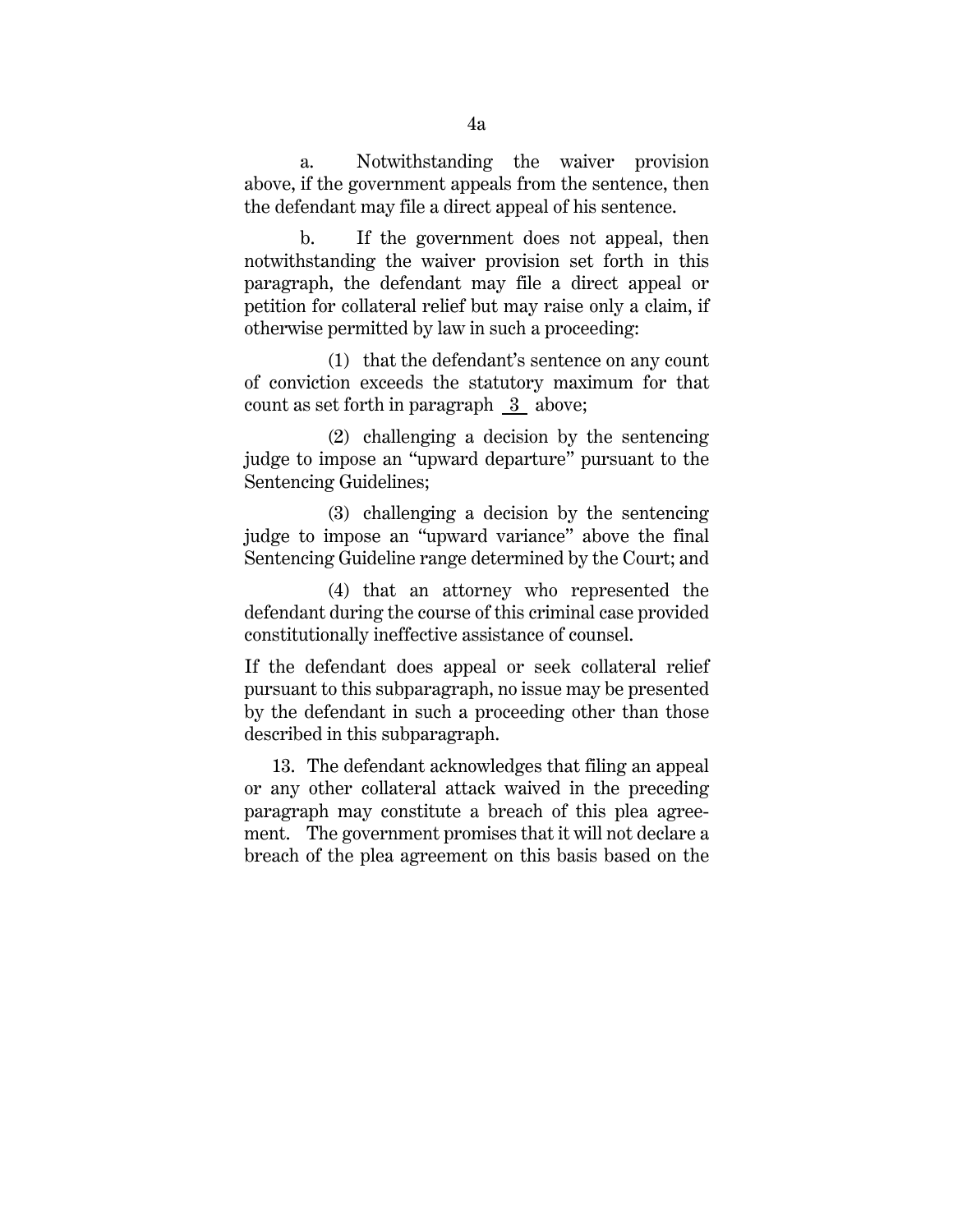mere filing of a notice of appeal, but may do so only after the defendant or his counsel thereafter states, either orally or in writing, a determination to proceed with an appeal or collateral attack raising an issue the government deems barred by the waiver. The parties acknowledge that the filing and pursuit of an appeal constitutes a breach only if a court determines that the appeal does not present an issue that a reasonable judge may conclude is permitted by an exception to the waiver stated in the preceding paragraph or constitutes a "miscarriage of justice" as that term is defined in applicable law.

\* \* \* \* \*

ZANE DAVID MEMEGER United States Attorney

 $\overline{a}$ 

 $\overline{a}$ 

l

PETER F. SCHENCK Chief, Criminal Division Assistant United States Attorney

A. NICOLE PHILLIPS Assistant United States Attorney

ZACHARIAH ENGEBRETSON Defendant